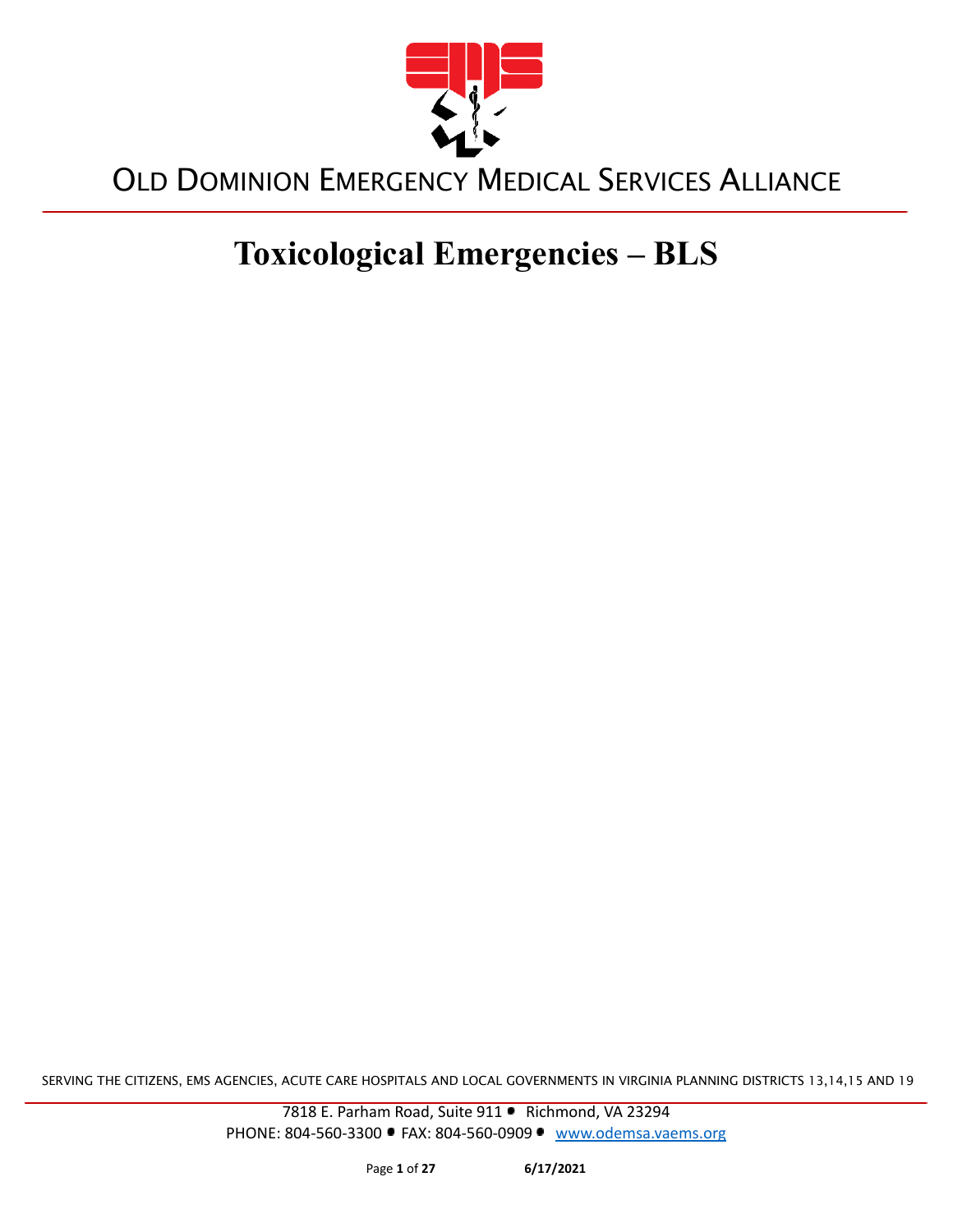

# **Medical – Overdose/Poisoning - BLS – Opioid**

#### **OVERVIEW:**

**The goal in treating an opiate overdose patient is generally not to wake the patient, but to maintain breathing and the airway.**

While difficult, this is especially important as opiates are often mixed with stimulants and other drugs at the street level, and the opiate may be masking or suppressing other toxic effects.

Unfortunately, the history of poisoning /overdose is notoriously unreliable whether it is obtained from the patient, friends and family members, or emergency services personnel.

**Poison Control** may be contacted at any time for information on poisoning **(1- 800-222-1222). Only Medical Control may give patient care direction.**

Despite the possible inaccuracies, the most important historical factors to obtain include:

- **What** poison was involved?
- **How much** was taken?
- **How** was it taken?
- **When** was it taken?
- **● Why** was it taken?
- **● What** else was taken?

SERVING THE CITIZENS, EMS AGENCIES, ACUTE CARE HOSPITALS AND LOCAL GOVERNMENTS IN VIRGINIA PLANNING DISTRICTS 13,14,15 AND 19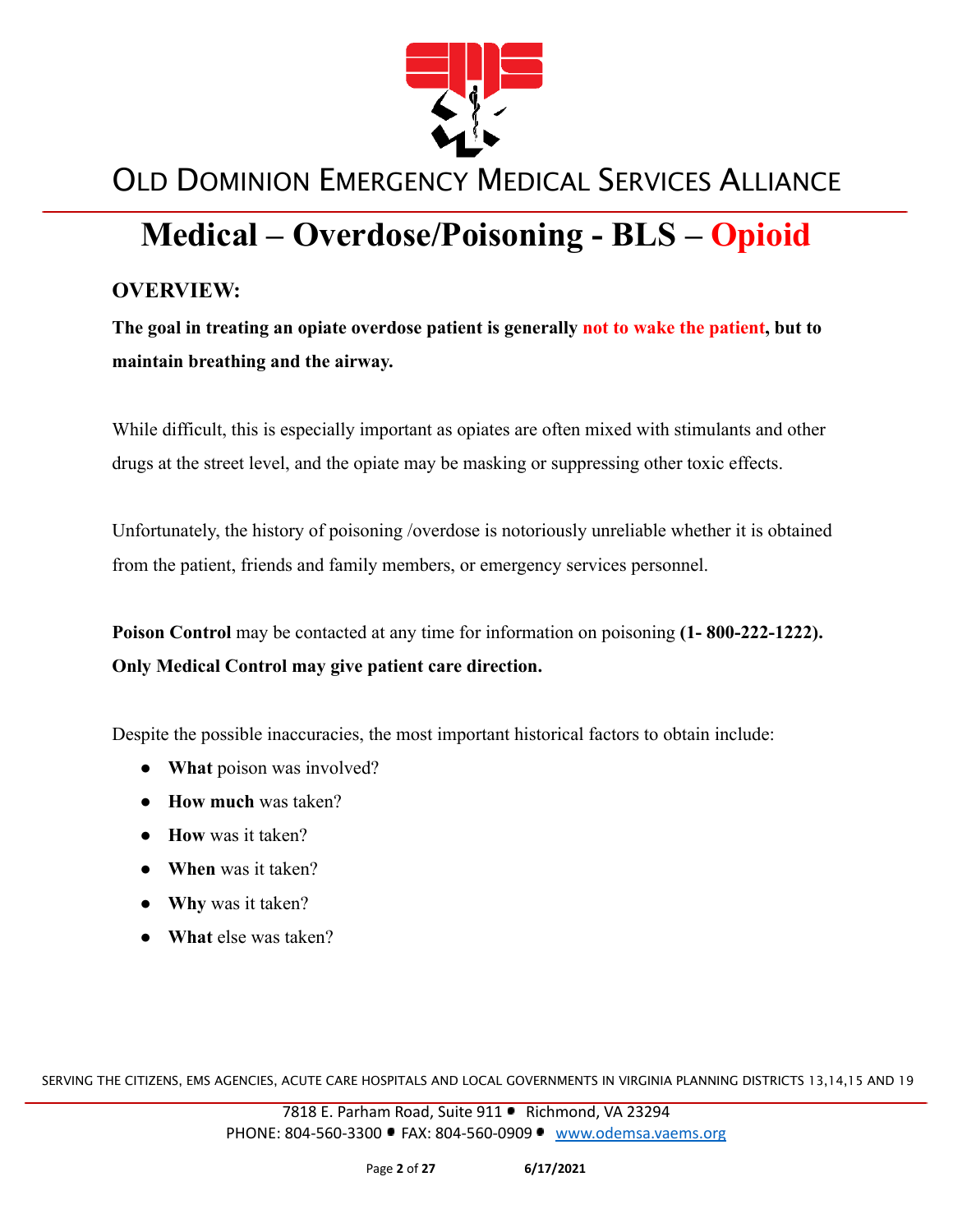

Student Can demonstrate the following competencies without prompting and can explain the clinical reasoning for each listed below:

- 1. Demonstrates proper assessment techniques / Physical skills.
	- a. Scene Survey
	- b. HPI Complete
	- c. Signs and Symptoms
	- d. SAMPLE
	- e. OPQRST
	- f. MOI NOI
	- g. Pulse Ox
	- h. Need for ALS.
	- i. Primary Assessment
		- i. XABCDE Format
	- j. Life Threat Bleeding
		- i. Assessment
		- ii. Correction
	- k. Airway
		- i. Assessment
		- ii. Correction
	- l. Breathing
		- i. Assessment
		- ii. Correction
	- m. Circulation
		- i. Assessment
		- ii. Correction
			- 1. Need for CPR.
	- n. Disability
		- i. Assessment
		- ii. Correction
	- o. Exposure
		- i. Assessment

SERVING THE CITIZENS, EMS AGENCIES, ACUTE CARE HOSPITALS AND LOCAL GOVERNMENTS IN VIRGINIA PLANNING DISTRICTS 13,14,15 AND 19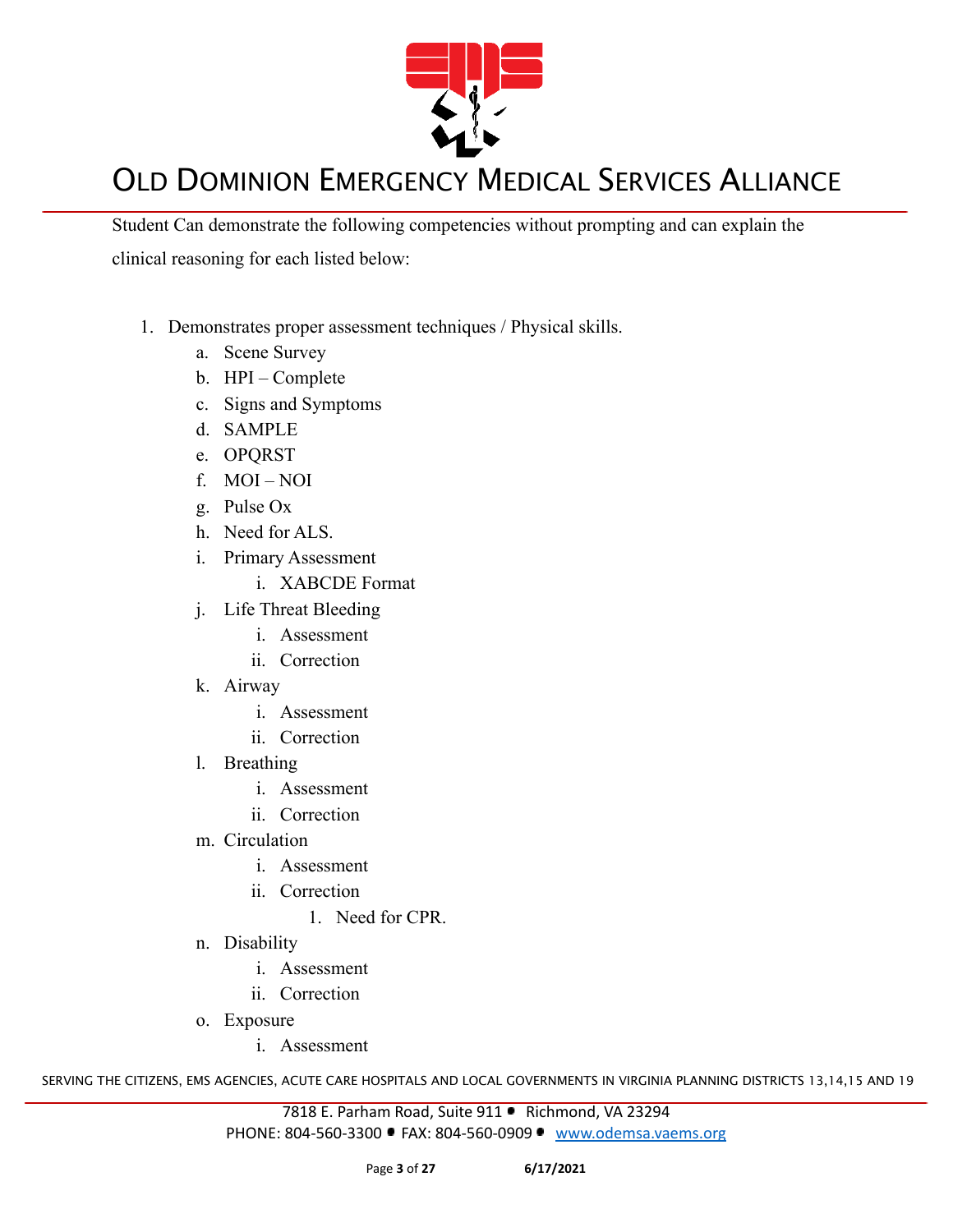

- ii. Correction
- 2. Demonstrates the following skills.
	- a. Proper Physical Exam
		- i. Head to toe format
		- ii. All major body parts/systems
		- iii. Vital Signs / Documentation
	- b. Frequently assess for shock
	- c. Pulse Ox Measurement may not work due to cold extremity/poor perfusion.
	- d. Oxygen/Ventilation based on Assessment.
	- e. Blood Glucose Level
		- i. If less than 60mg/dl
			- 1. Refer to the Hypoglycemia Protocol.
		- ii. If greater than 300 mg/dl
			- 1. Refer to the Hyperglycemia Protocol.
	- f. If Respiratory effort remains diminished/ineffective
		- i. Administer Narcan IN to maintain effective Respiratory Effort.
		- ii. Repeated as needed.
	- g. Demonstrates the appropriate transport mode and destination.
	- h. Transport as soon as safe to do so to the proper destination.

The above is a very abbreviated summary of the Protocol.

For the complete Protocol, please review the appropriate Protocol as published by ODEMSA.

SERVING THE CITIZENS, EMS AGENCIES, ACUTE CARE HOSPITALS AND LOCAL GOVERNMENTS IN VIRGINIA PLANNING DISTRICTS 13,14,15 AND 19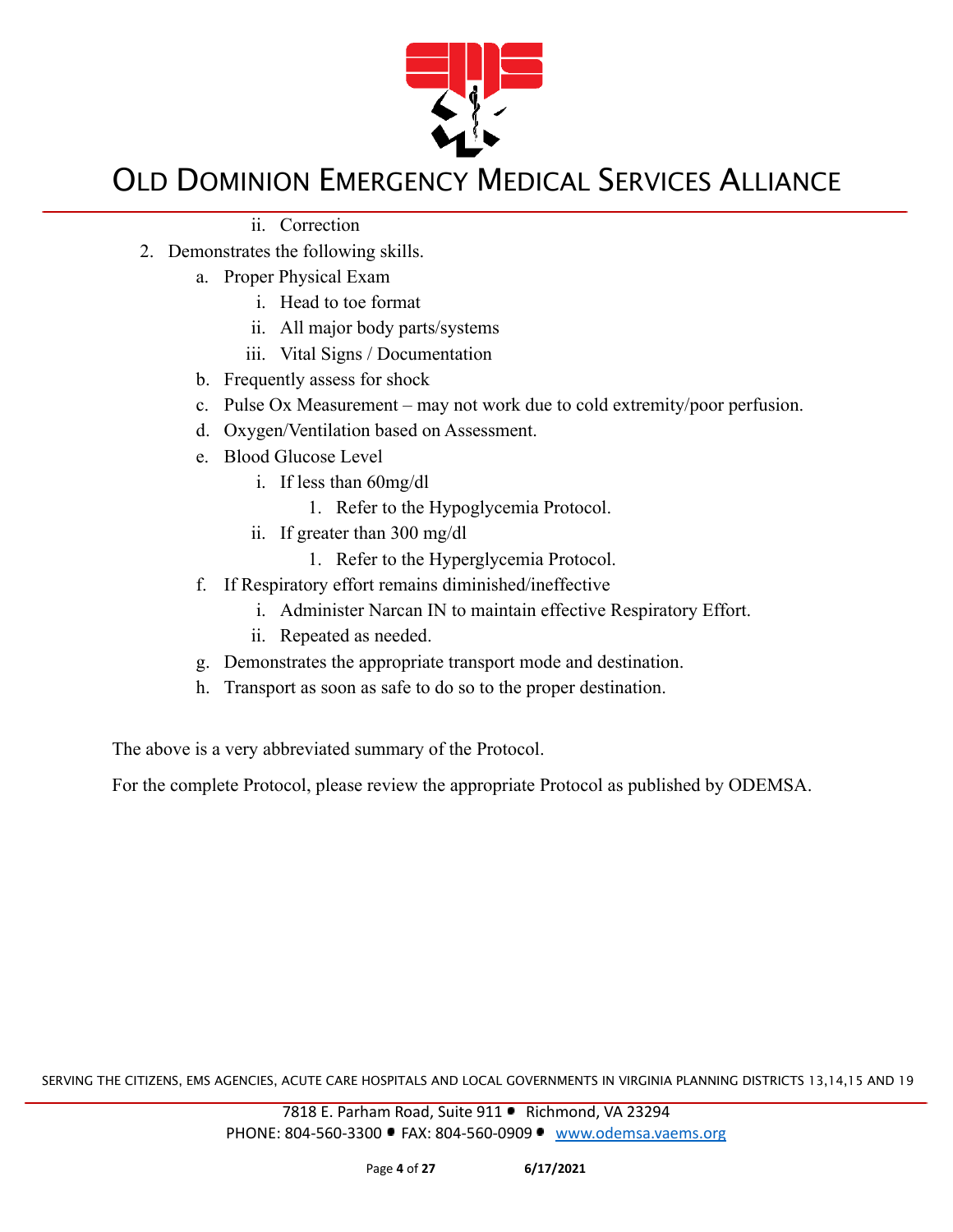

Student's and FTO's signatures below signify that the student has demonstrated sufficient working knowledge and can perform such competency and has had the opportunity to ask and has had all questions and answers provided to their level of comfort.

### Competency – ODEMSA – Regional Protocols – **Medical – Overdose/Poisoning - BLS – Opioid**

Student's Name and Signature – date below:

|                                        |           | Date |
|----------------------------------------|-----------|------|
| <b>Printed Name</b>                    | Signature |      |
| FTO's Name and Signature – date below: |           |      |
|                                        |           | Date |
| <b>Printed Name</b>                    | Signature |      |

SERVING THE CITIZENS, EMS AGENCIES, ACUTE CARE HOSPITALS AND LOCAL GOVERNMENTS IN VIRGINIA PLANNING DISTRICTS 13,14,15 AND 19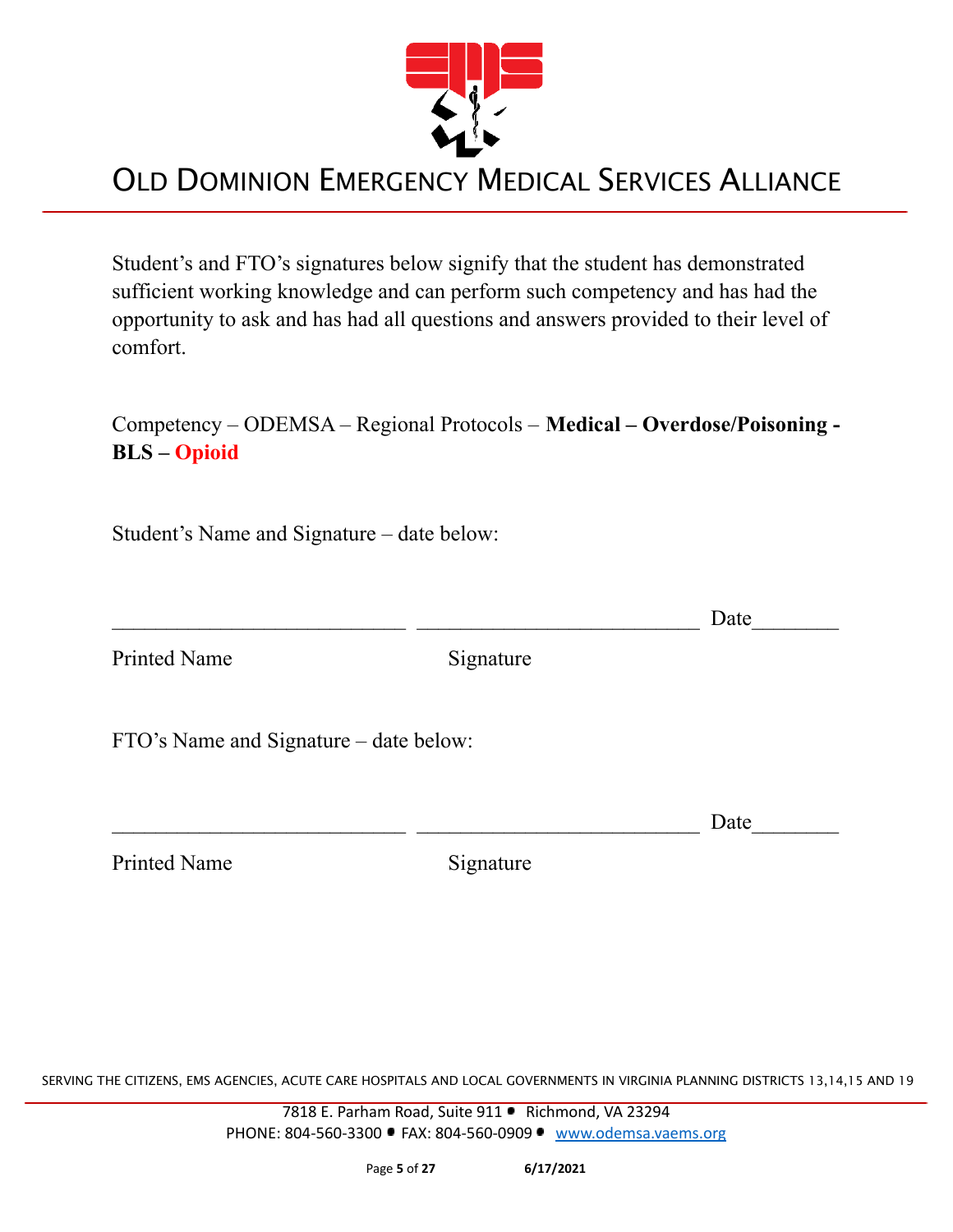

## **Medical – Overdose/Poisoning - BLS – Stimulant**

### **OVERVIEW:**

**Hyperdynamic "stimulant" drugs, also known as sympathomimetics, include cocaine, methamphetamine, amphetamine, and MDMA (ecstasy).**

**Patient care should be focused** on preventing / mitigating hyperthermia, agitated delirium, positional asphyxia, hypoxia, and physical self-harm.

With a stimulant overdose (tachycardia, agitation, hyperthermia, and/or hypertension), treatment with benzodiazepines is indicated in addition to rhythm-specific therapy or anti-hypertensive meds (with the exception of beta-blockers).

Unfortunately, the history of poisoning /overdose is notoriously unreliable whether it is obtained from the patient, friends and family members, or emergency services personnel.

**Poison Control** may be contacted at any time for information on poisoning **(1- 800-222-1222). Only Medical Control may give patient care direction.**

Despite the possible inaccuracies, the most important historical factors to obtain include:

- **What** poison was involved?
- **How much** was taken?
- **How** was it taken?
- **When** was it taken?
- **● Why** was it taken?

SERVING THE CITIZENS, EMS AGENCIES, ACUTE CARE HOSPITALS AND LOCAL GOVERNMENTS IN VIRGINIA PLANNING DISTRICTS 13,14,15 AND 19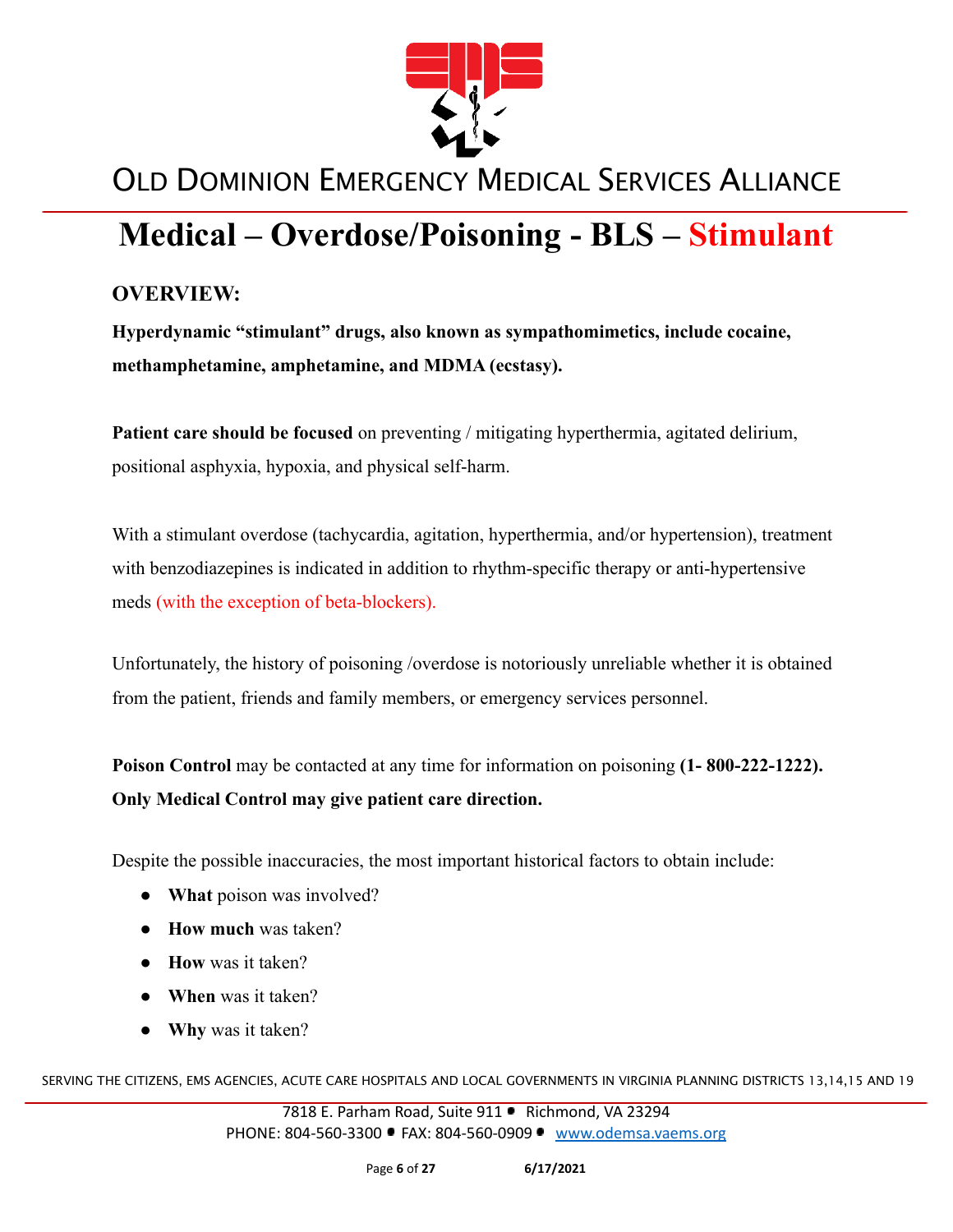

#### **● What** else was taken?

Student Can demonstrate the following competencies without prompting and can explain the clinical reasoning for each listed below:

- 1. Demonstrates proper assessment techniques / Physical skills.
	- a. Scene Survey
	- b. HPI Complete
	- c. Signs and Symptoms
	- d. SAMPLE
	- e. OPQRST
	- f. MOI NOI
	- g. Pulse Ox
	- h. Need for ALS.
	- i. Primary Assessment
		- i. XABCDE Format
	- j. Life Threat Bleeding
		- i. Assessment
		- ii. Correction
	- k. Airway
		- i. Assessment
		- ii. Correction
	- l. Breathing
		- i. Assessment
		- ii. Correction
	- m. Circulation
		- i. Assessment
		- ii. Correction
			- 1. Need for CPR.
	- n. Disability
		- i. Assessment
		- ii. Correction
	- o. Exposure

SERVING THE CITIZENS, EMS AGENCIES, ACUTE CARE HOSPITALS AND LOCAL GOVERNMENTS IN VIRGINIA PLANNING DISTRICTS 13,14,15 AND 19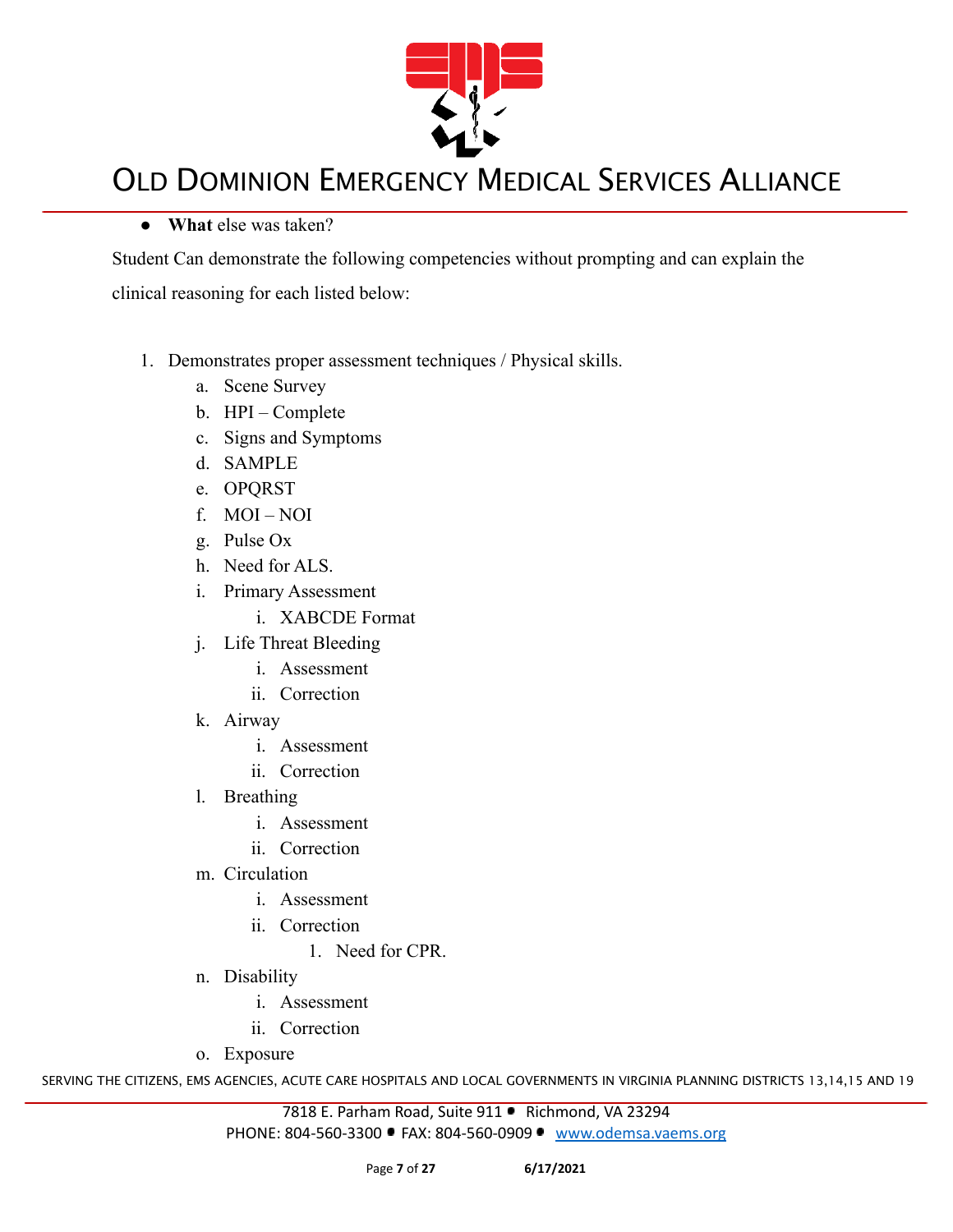

- i. Assessment
- ii. Correction
- 2. Demonstrates the following skills.
	- a. Proper Physical Exam
		- i. Head to toe format
		- ii. All major body parts/systems
		- iii. Vital Signs / Documentation
	- b. Frequently assess for shock
	- c. Pulse Ox Measurement may not work due to cold extremity/poor perfusion.
	- d. Oxygen/Ventilation based on Assessment.
	- e. Blood Glucose Level
		- i. If less than 60mg/dl
			- 1. Refer to the Hypoglycemia Protocol.
		- ii. If greater than 300 mg/dl
			- 1. Refer to the Hyperglycemia Protocol.
	- f. Obtain 12 Lead EKG
		- i. If Acute MI Noted
			- 1. ALS
	- g. If the patient is seizing
		- i. ALS
		- ii. Refer to Medical Care Seizure Protocol
	- h. Demonstrates the appropriate transport mode and destination.
	- i. Transport as soon as safe to do so to the proper destination.

The above is a very abbreviated summary of the Protocol.

For the complete Protocol, please review the appropriate Protocol as published by ODEMSA.

SERVING THE CITIZENS, EMS AGENCIES, ACUTE CARE HOSPITALS AND LOCAL GOVERNMENTS IN VIRGINIA PLANNING DISTRICTS 13,14,15 AND 19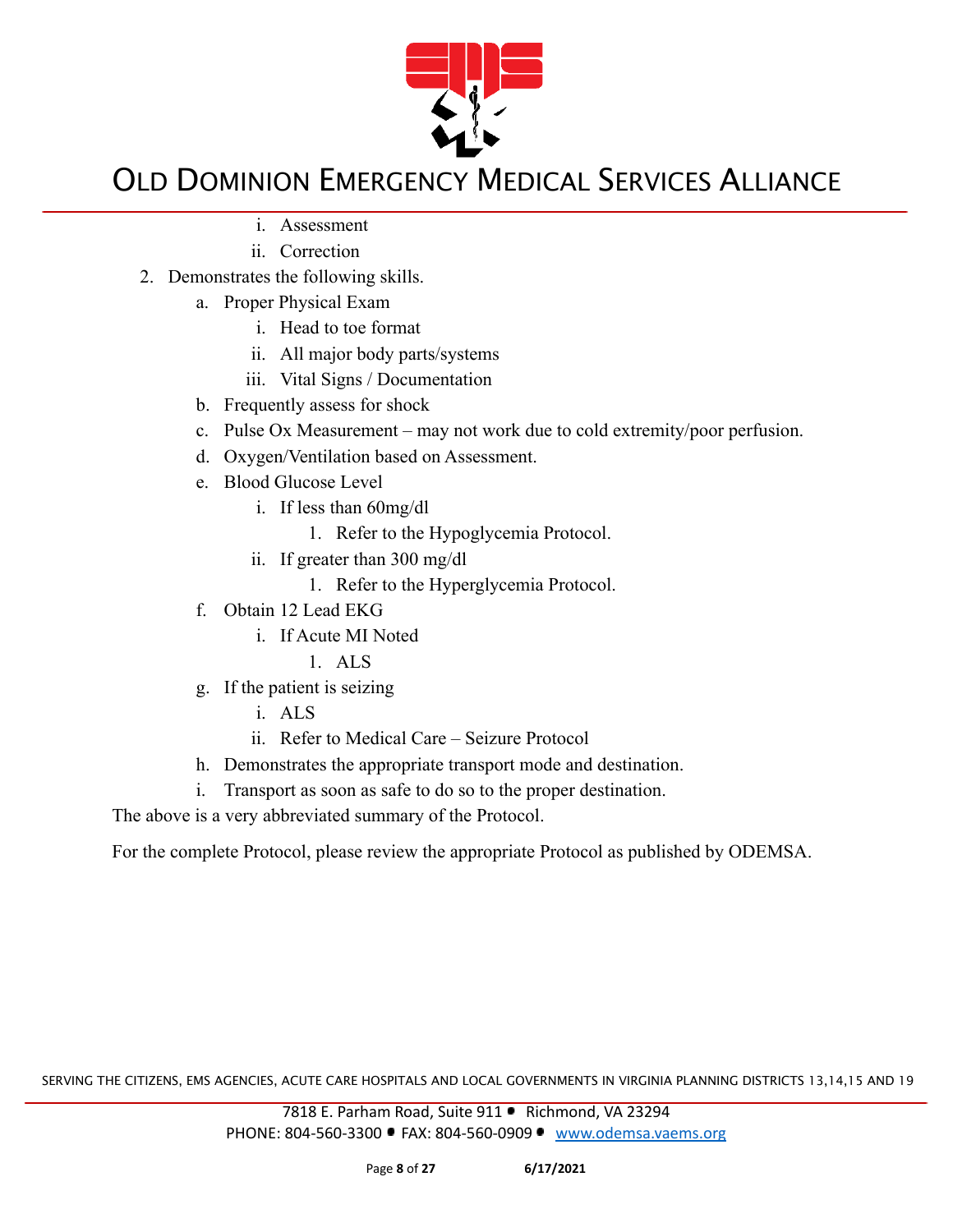

Student's and FTO's signatures below signify that the student has demonstrated sufficient working knowledge and can perform such competency and has had the opportunity to ask and has had all questions and answers provided to their level of comfort.

Competency – ODEMSA – Regional Protocols – **Medical – Overdose/Poisoning - BLS – Stimulant**

 $\Box$  Date

Student's Name and Signature – date below:

Printed Name Signature

FTO's Name and Signature – date below:

Printed Name Signature

 $\Box$  Date

SERVING THE CITIZENS, EMS AGENCIES, ACUTE CARE HOSPITALS AND LOCAL GOVERNMENTS IN VIRGINIA PLANNING DISTRICTS 13,14,15 AND 19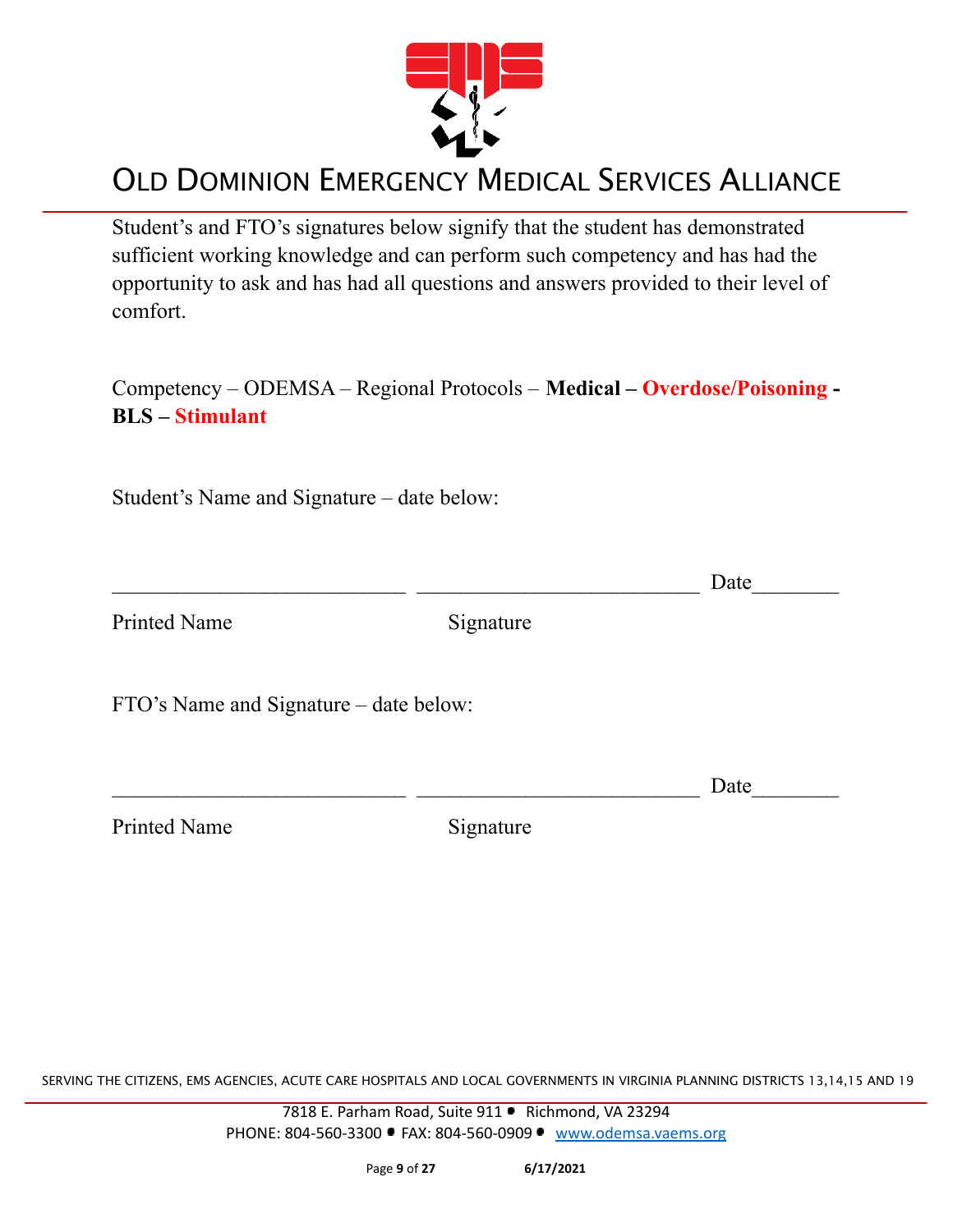

# **Medical – Overdose/Poisoning - BLS Tricyclic Anti-depressant (TCA)**

### **OVERVIEW:**

Aggressive care at the onset of signs and symptoms of a TCA overdose is essential, as the patient can decompensate quickly.

**Early signs and symptoms include** widening of the QRS, tachycardia, hypotension, and altered LOC.

Unfortunately, the history of poisoning /overdose is notoriously unreliable whether it is obtained from the patient, friends and family members or emergency services personnel.

**Poison Control** may be contacted at any time for information on poisoning **(1- 800-222-1222). Only Medical Control may give patient care direction.**

Despite the possible inaccuracies, the most important historical factors to obtain include:

- **What** poison was involved?
- **How much** was taken?
- **How** was it taken?
- **When** was it taken?
- **● Why** was it taken?
- **● What** else was taken?

SERVING THE CITIZENS, EMS AGENCIES, ACUTE CARE HOSPITALS AND LOCAL GOVERNMENTS IN VIRGINIA PLANNING DISTRICTS 13,14,15 AND 19

7818 E. Parham Road, Suite 911 · Richmond, VA 23294 PHONE: 804-560-3300 FAX: 804-560-0909 [www.odemsa.vaems.org](http://www.odemsa.vaems.org)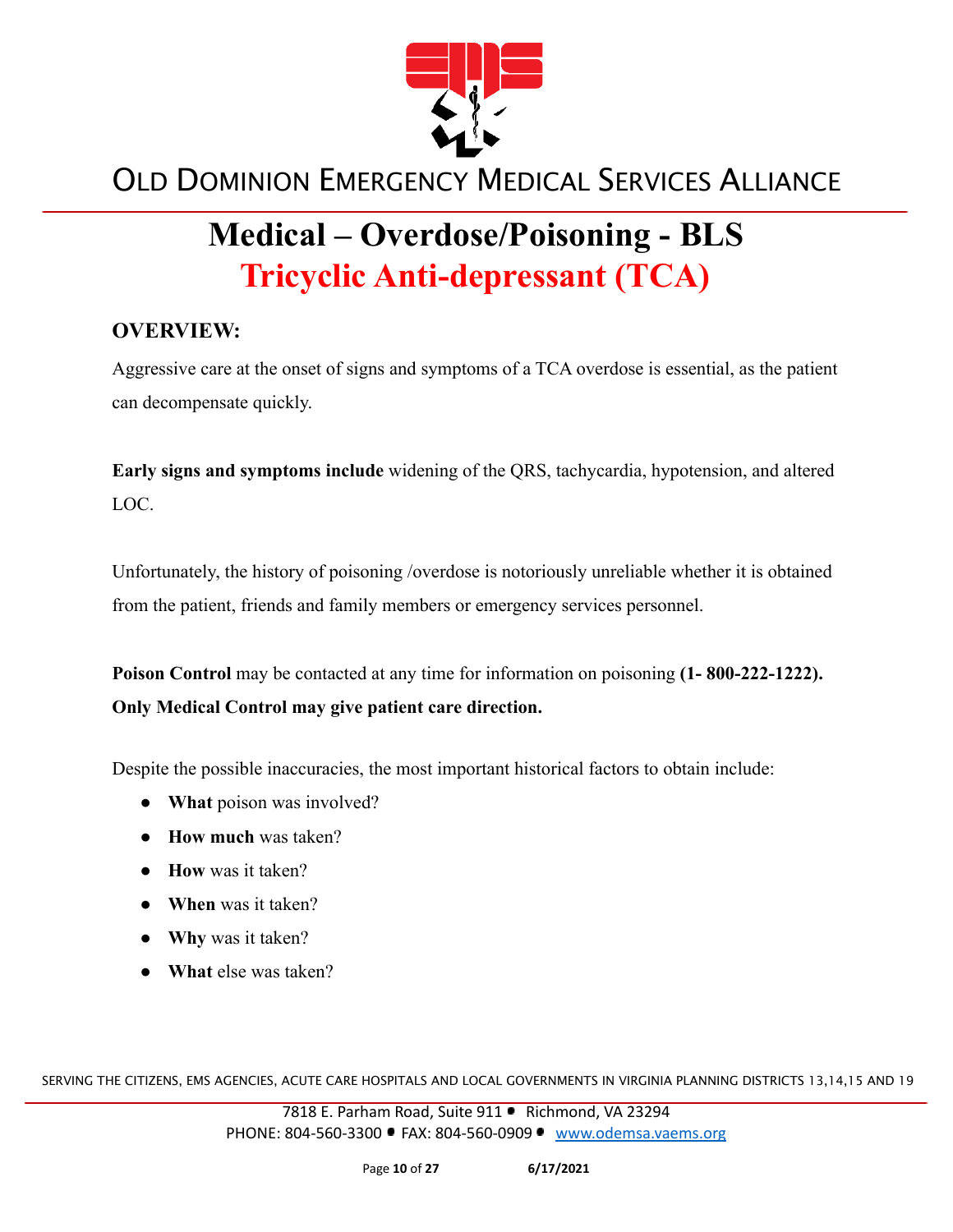

Student Can demonstrate the following competencies without prompting and can explain the clinical reasoning for each listed below:

- 1. Demonstrates proper assessment techniques / Physical skills.
	- a. Scene Survey
	- b. HPI Complete
	- c. Signs and Symptoms
	- d. SAMPLE
	- e. OPQRST
	- f. MOI NOI
	- g. Need for ALS.
	- h. Pulse Ox
	- i. End Tidal  $CO<sub>2</sub>$
	- j. Obtain 12 lead EKG.
	- k. IV Access
	- l. Primary Assessment
		- i. XABCDE Format
	- m. Life Threat Bleeding
		- i. Assessment
		- ii. Correction
	- n. Airway
		- i. Assessment
		- ii. Correction
	- o. Breathing
		- i. Assessment
		- ii. Correction
	- p. Circulation
		- i. Assessment
		- ii. Correction
			- 1. Need for CPR.
	- q. Disability
		- i. Assessment

SERVING THE CITIZENS, EMS AGENCIES, ACUTE CARE HOSPITALS AND LOCAL GOVERNMENTS IN VIRGINIA PLANNING DISTRICTS 13,14,15 AND 19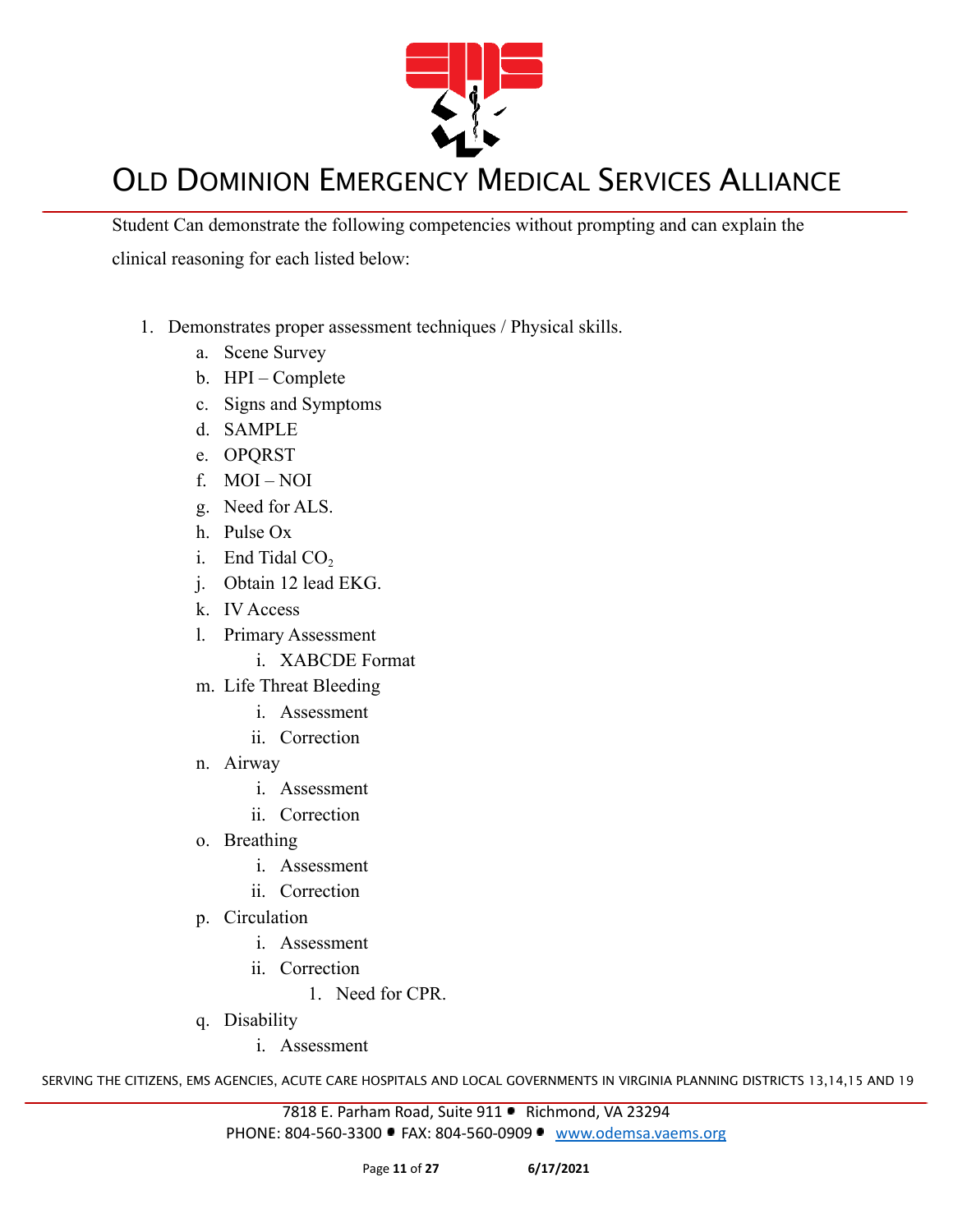

- ii. Correction
- r. Exposure
	- i. Assessment
	- ii. Correction
- 2. Demonstrates the following skills.
	- a. Proper Physical Exam
		- i. Head to toe format
		- ii. All major body parts/systems
		- iii. Vital Signs / Documentation
	- b. Frequently assess for shock
	- c. Pulse Ox Measurement
	- d. Oxygen/Ventilation based on Assessment.
	- e. Blood Glucose Level
		- i. If less than 60mg/dl
			- 1. Refer to the Hypoglycemia Protocol.
		- ii. If greater than 300 mg/dl
			- 1. Refer to the Hyperglycemia Protocol.
	- f. Obtain 12 Lead EKG
		- i. If Acute MI Noted

#### 1. ALS

- g. If the patient is seizing
	- i. ALS
	- ii. Refer to Medical Care Seizure Protocol
- h. Demonstrates the appropriate transport mode and destination.
- i. Transport as soon as safe to do so to the proper destination.

The above is a very abbreviated summary of the Protocol.

For the complete Protocol, please review the appropriate Protocol as published by ODEMSA.

SERVING THE CITIZENS, EMS AGENCIES, ACUTE CARE HOSPITALS AND LOCAL GOVERNMENTS IN VIRGINIA PLANNING DISTRICTS 13,14,15 AND 19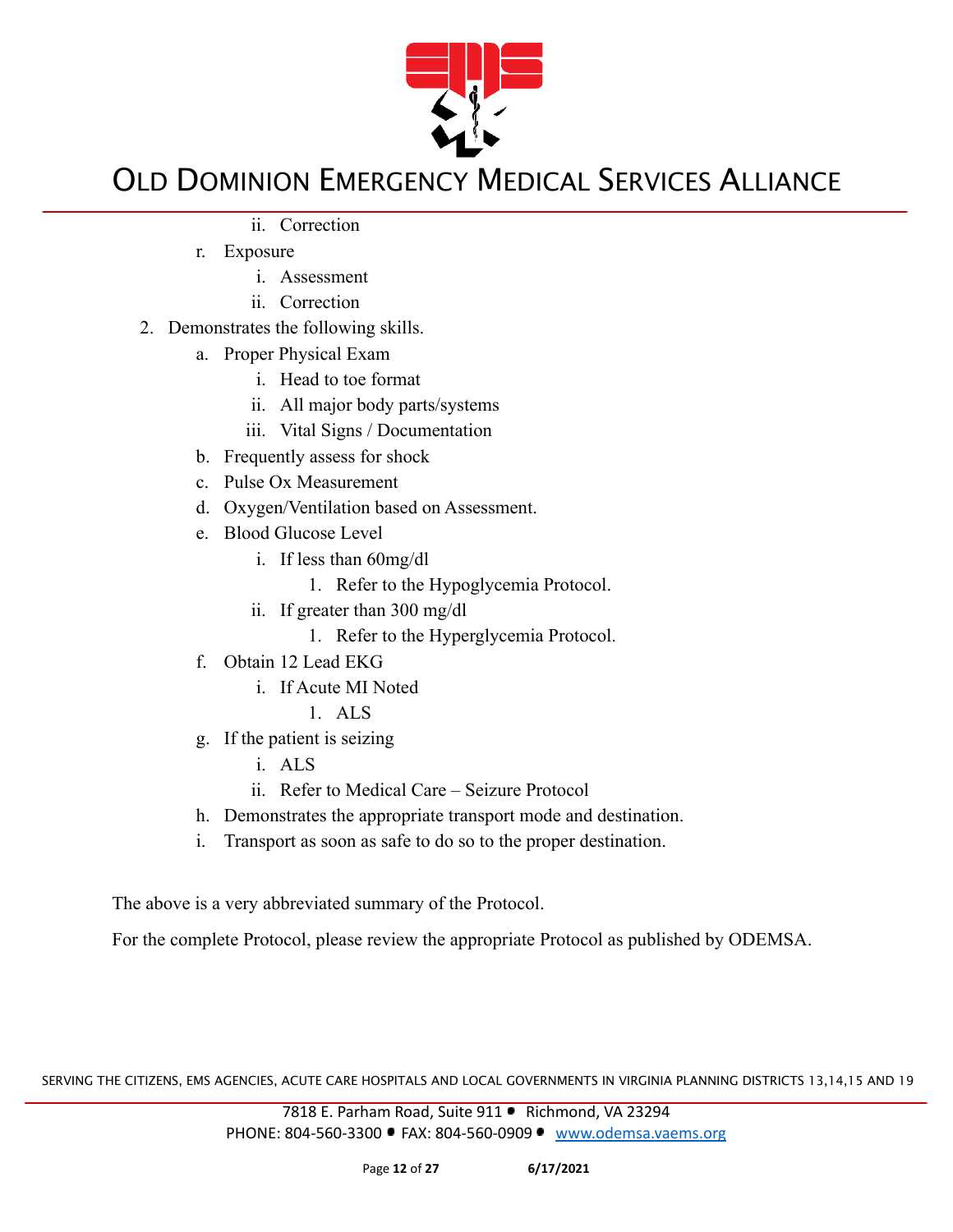

Student's and FTO's signatures below signify that the student has demonstrated sufficient working knowledge and can perform such competency and has had the opportunity to ask and has had all questions and answers provided to their level of comfort.

Competency – ODEMSA – Regional Protocols – **Medical – Overdose/Poisoning - BLS – Tricyclic Anti-depressant (TCA)**

Student's Name and Signature – date below:

 $\Box$  Date

Printed Name Signature

FTO's Name and Signature – date below:

 $\Box$  Date

Printed Name Signature

SERVING THE CITIZENS, EMS AGENCIES, ACUTE CARE HOSPITALS AND LOCAL GOVERNMENTS IN VIRGINIA PLANNING DISTRICTS 13,14,15 AND 19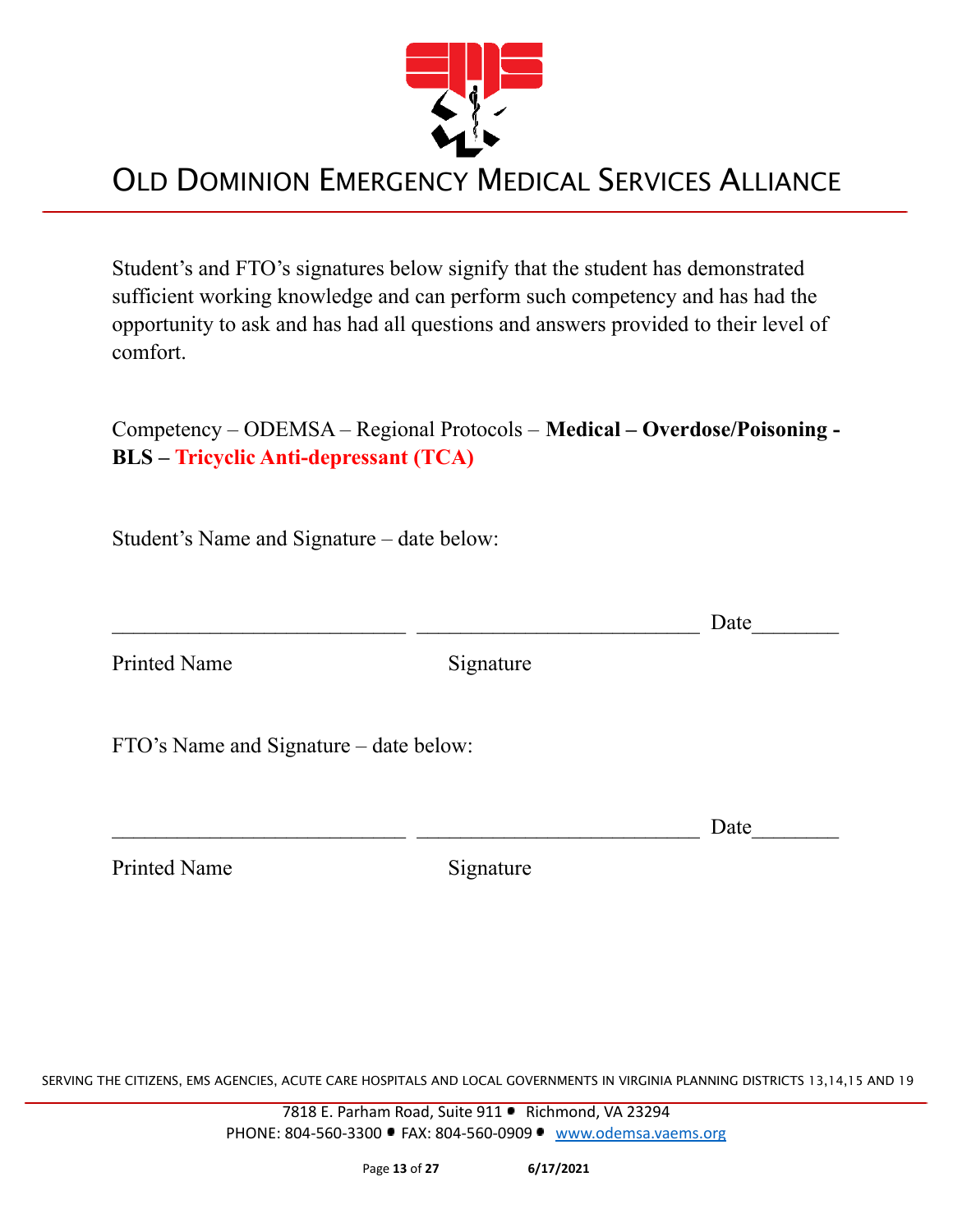

# **Exposure – Organophosphate – BLS**

### **OVERVIEW:**

Organophosphates irreversibly bind to cholinesterase, causing the phosphorylation and deactivation of acetylcholinesterase.

The accumulation of acetylcholine at the neural synapse causes initial overstimulation, followed by exhaustion and disruption of postsynaptic neural transmission in the central nervous system (CNS) and peripheral nervous systems (PNS).

If the organophosphate/cholinesterase bond is not broken by pharmacologic intervention within 24 hours, large amounts of cholinesterase are destroyed, causing long-term morbidity or death.

**Carbamate poisoning** exhibits a similar clinical picture to organophosphate toxicity. However, unlike organophosphates, carbamate compounds temporarily bind cholinesterase for approximately 6 hours with no permanent damage.

Carbamates have poor CNS penetration and cause minimal CNS symptoms.

The most important historical factors to obtain include:

- **What** poison was involved?
- **How** long the exposure lasted?
- **How** were they exposed?
- **When** were they exposed?

**Poison Control** may be contacted at any time for information on poisoning **(1- 800-222-1222).**

SERVING THE CITIZENS, EMS AGENCIES, ACUTE CARE HOSPITALS AND LOCAL GOVERNMENTS IN VIRGINIA PLANNING DISTRICTS 13,14,15 AND 19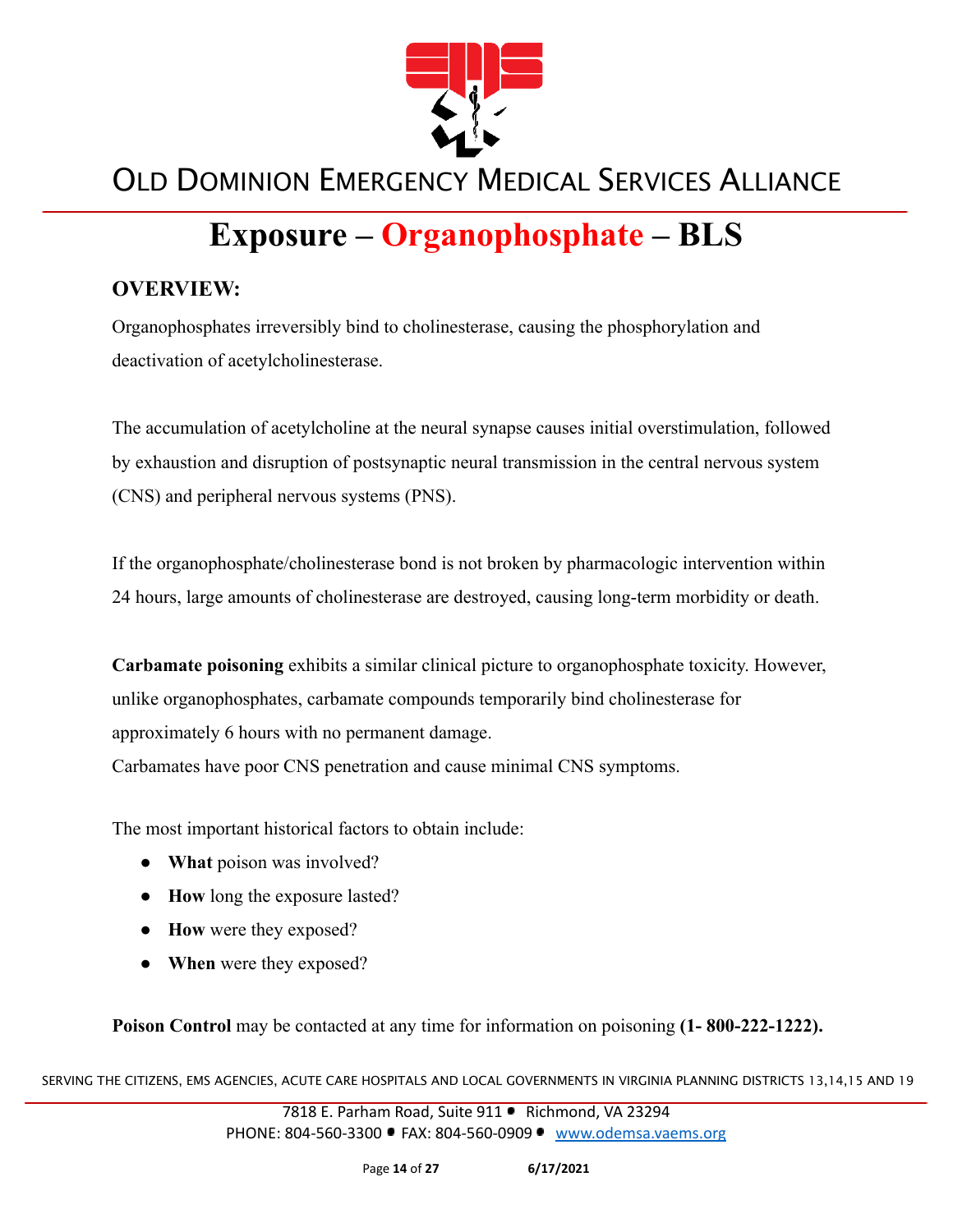

#### **Only Medical Control may give patient care direction.**

Student Can demonstrate the following competencies without prompting and can explain the clinical reasoning for each listed below:

- 1. Demonstrates proper assessment techniques / Physical skills.
	- a. Scene Survey
	- b. HPI Complete
	- c. Signs and Symptoms
	- d. SAMPLE
	- e. OPQRST
	- f. MOI NOI
	- g. Pulse Ox
	- h. Obtain 12 EKG
	- i. Need for ALS.
	- j. HAZMAT

#### **i. Proper Decontamination of the patient prior to EMS Contact**

- k. Primary Assessment
	- i. XABCDE Format
- l. Life Threat Bleeding
	- i. Assessment
	- ii. Correction
- m. Airway
	- i. Assessment
	- ii. Correction
- n. Breathing
	- i. Assessment
	- ii. Correction
- o. Circulation
	- i. Assessment
	- ii. Correction
		- 1. Need for CPR.
- p. Disability

SERVING THE CITIZENS, EMS AGENCIES, ACUTE CARE HOSPITALS AND LOCAL GOVERNMENTS IN VIRGINIA PLANNING DISTRICTS 13,14,15 AND 19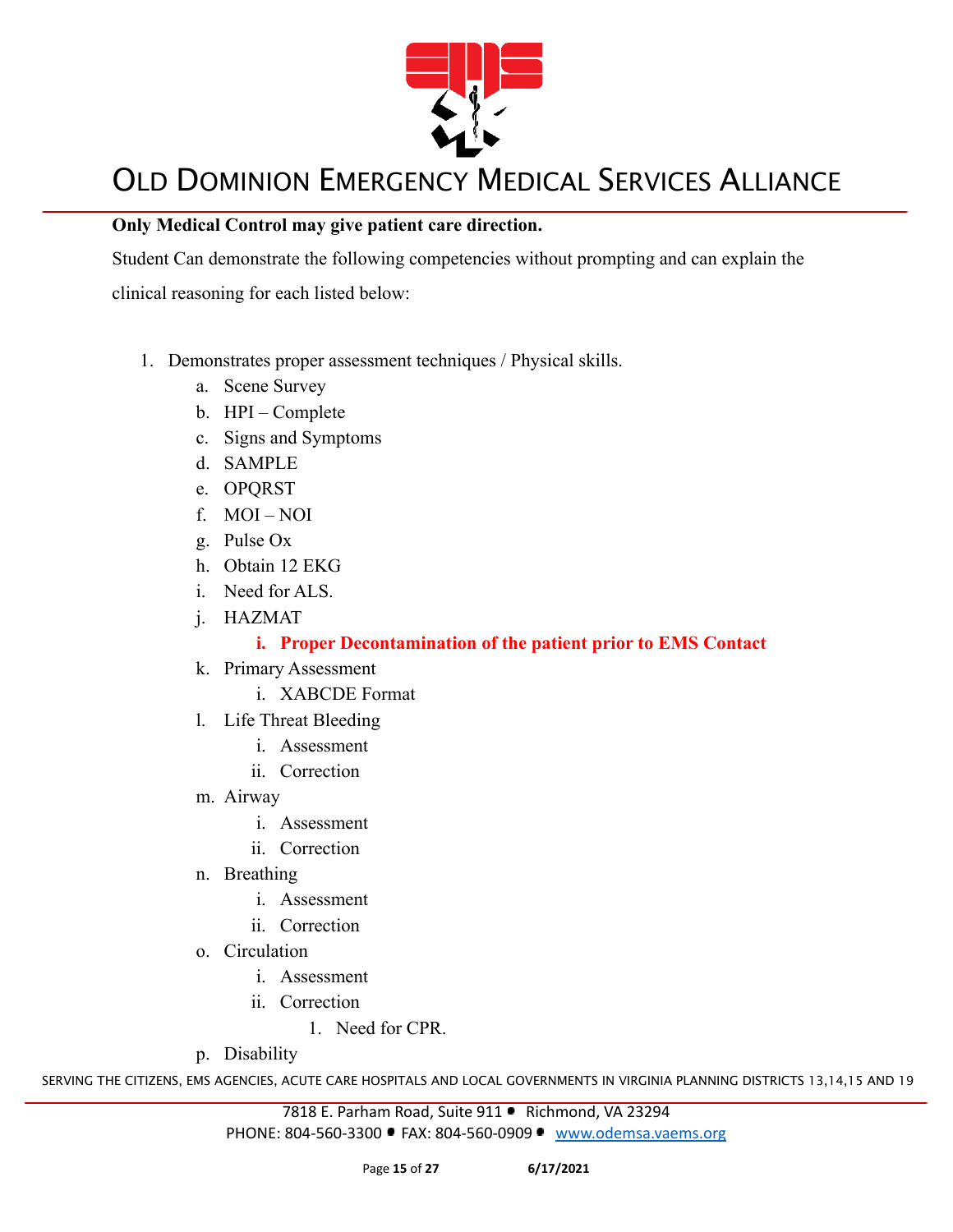

- i. Assessment
- ii. Correction
- q. Exposure
	- i. Assessment
	- ii. Correction
- 2. Demonstrates the following skills.
	- a. Proper
	- b. Proper Physical Exam
		- i. Head to toe format
		- ii. All major body parts/systems
		- iii. Vital Signs / Documentation
	- c. Frequently assess for shock
	- d. Pulse Ox Measurement
	- e. Oxygen/Ventilation based on Assessment.
	- f. Blood Glucose Level
		- i. If less than 60mg/dl
			- 1. Refer to the Hypoglycemia Protocol.
		- ii. If greater than 300 mg/dl
			- 1. Refer to the Hyperglycemia Protocol.
	- g. Obtain 12 Lead EKG
		- i. If Acute MI Noted
			- 1. ALS
	- h. If the patient is seizing
		- i. ALS
		- ii. Refer to Medical Care Seizure Protocol
	- i. Bronchospasm
		- i. Refer to Medical Care Respiratory Distress Protocol
	- j. Demonstrates the appropriate transport mode and destination.
	- k. Transport as soon as safe to do so to the proper destination.

The above is a very abbreviated summary of the Protocol.

For the complete Protocol, please review the appropriate Protocol as published by ODEMSA.

SERVING THE CITIZENS, EMS AGENCIES, ACUTE CARE HOSPITALS AND LOCAL GOVERNMENTS IN VIRGINIA PLANNING DISTRICTS 13,14,15 AND 19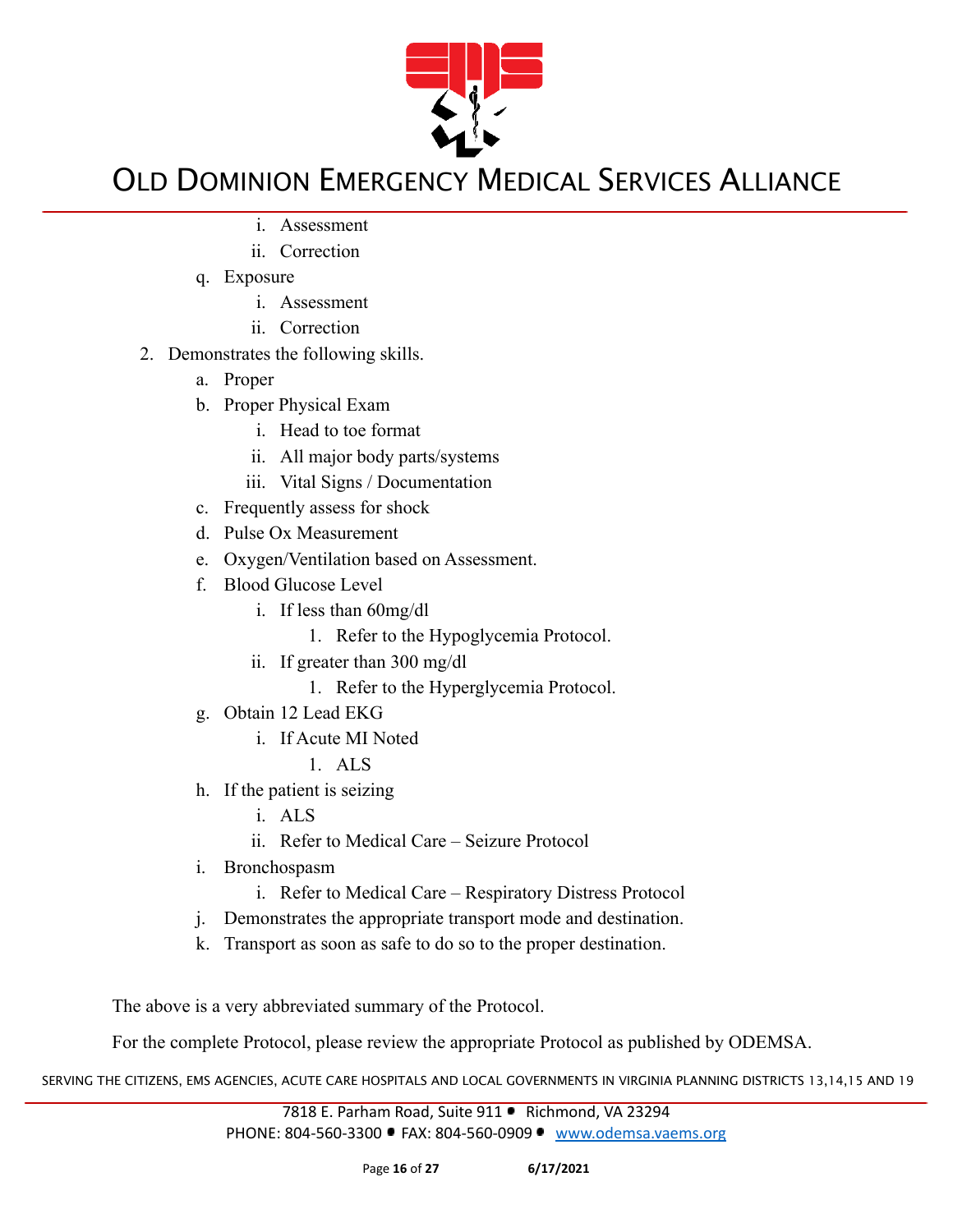

SERVING THE CITIZENS, EMS AGENCIES, ACUTE CARE HOSPITALS AND LOCAL GOVERNMENTS IN VIRGINIA PLANNING DISTRICTS 13,14,15 AND 19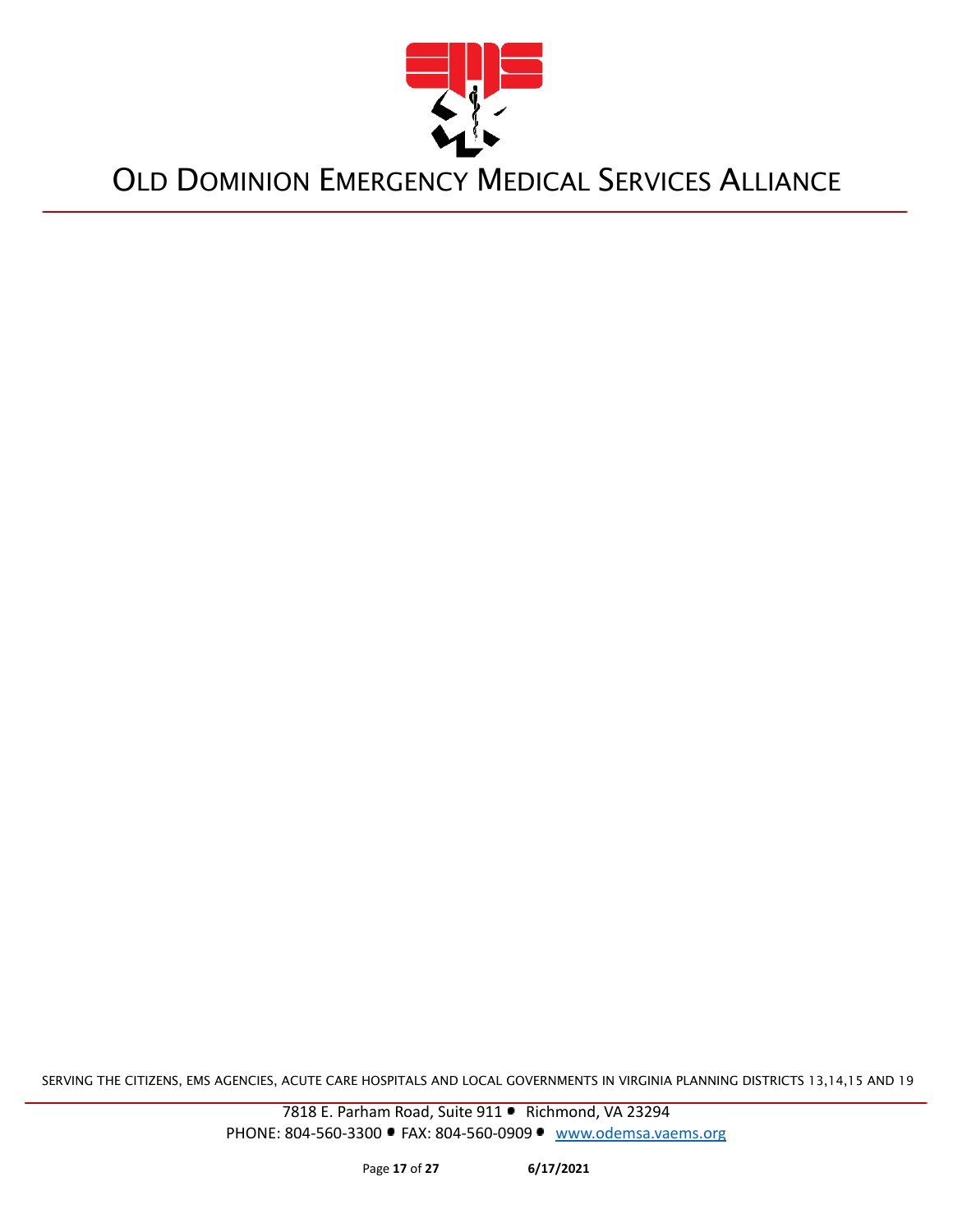

Student's and FTO's signatures below signify that the student has demonstrated sufficient working knowledge and can perform such competency and has had the opportunity to ask and has had all questions and answers provided to their level of comfort.

|            | Competency – ODEMSA – Regional Protocols – Exposure – Organophosphate – |
|------------|-------------------------------------------------------------------------|
| <b>BLS</b> |                                                                         |

Student's Name and Signature – date below:

 $\Box$  Date

Printed Name Signature

FTO's Name and Signature – date below:

 $\Box$  Date

Printed Name Signature

SERVING THE CITIZENS, EMS AGENCIES, ACUTE CARE HOSPITALS AND LOCAL GOVERNMENTS IN VIRGINIA PLANNING DISTRICTS 13,14,15 AND 19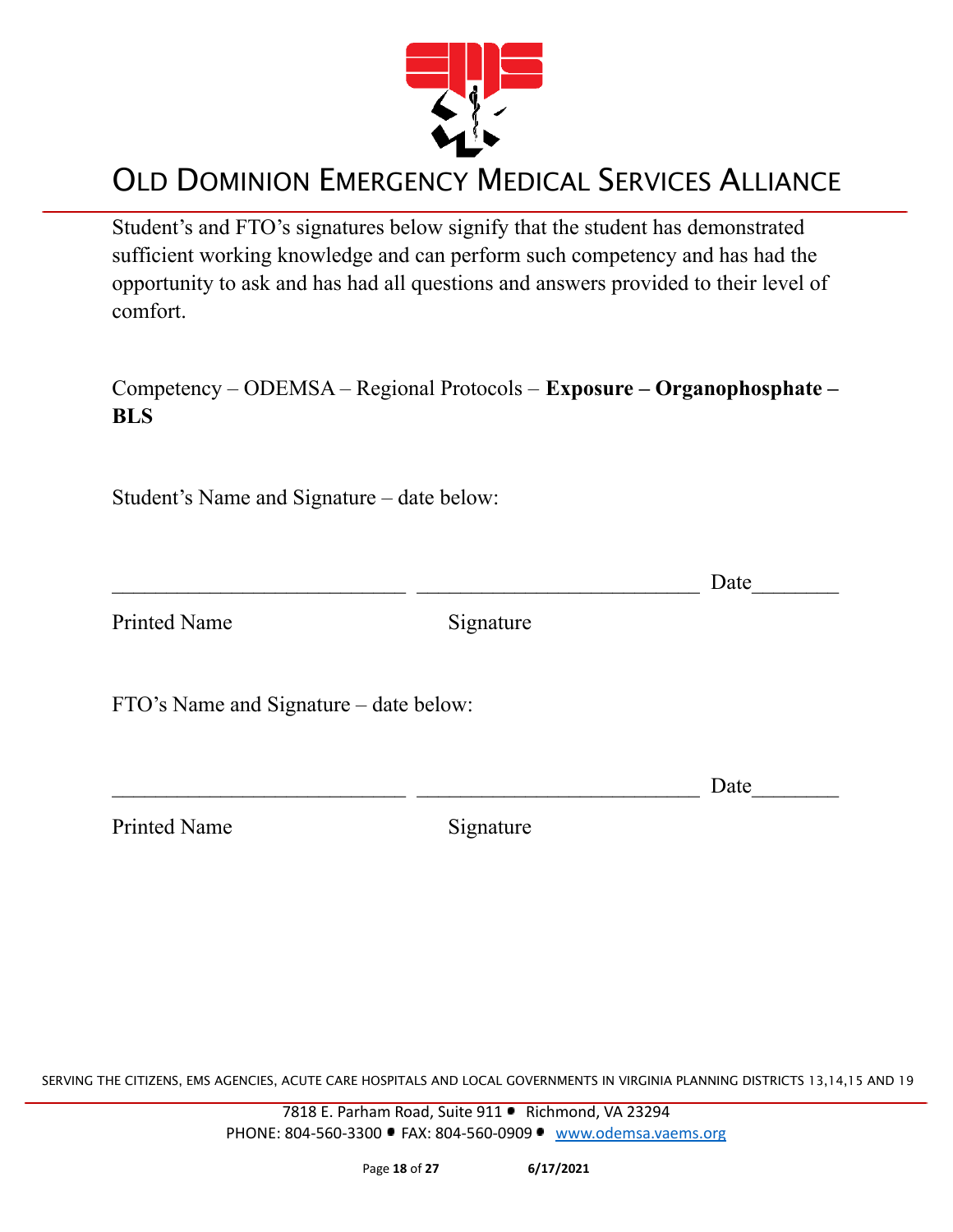

## **Medical – Overdose/Poisoning - BLS Calcium Channel Blocker**

#### **OVERVIEW:**

**Overdose by immediate-release agents** is characterized by rapid progression to hypotension, bradyarrhythmias, and cardiac arrest.

**Overdose by extended-release formulations** can result in delayed onset of arrhythmias, shock, delayed cardiac collapse, and bowel ischemia.

Unfortunately, the history of poisoning /overdose is notoriously unreliable whether it is obtained from the patient, friends and family members, or emergency services personnel.

**Poison Control** may be contacted at any time for information on poisoning **(1- 800-222-1222). Only Medical Control may give patient care direction.**

Despite the possible inaccuracies, the most important historical factors to obtain include:

- **What** poison was involved?
- **How much** was taken?
- **How** was it taken?
- **When** was it taken?
- **● Why** was it taken?
- **● What** else was taken?

SERVING THE CITIZENS, EMS AGENCIES, ACUTE CARE HOSPITALS AND LOCAL GOVERNMENTS IN VIRGINIA PLANNING DISTRICTS 13,14,15 AND 19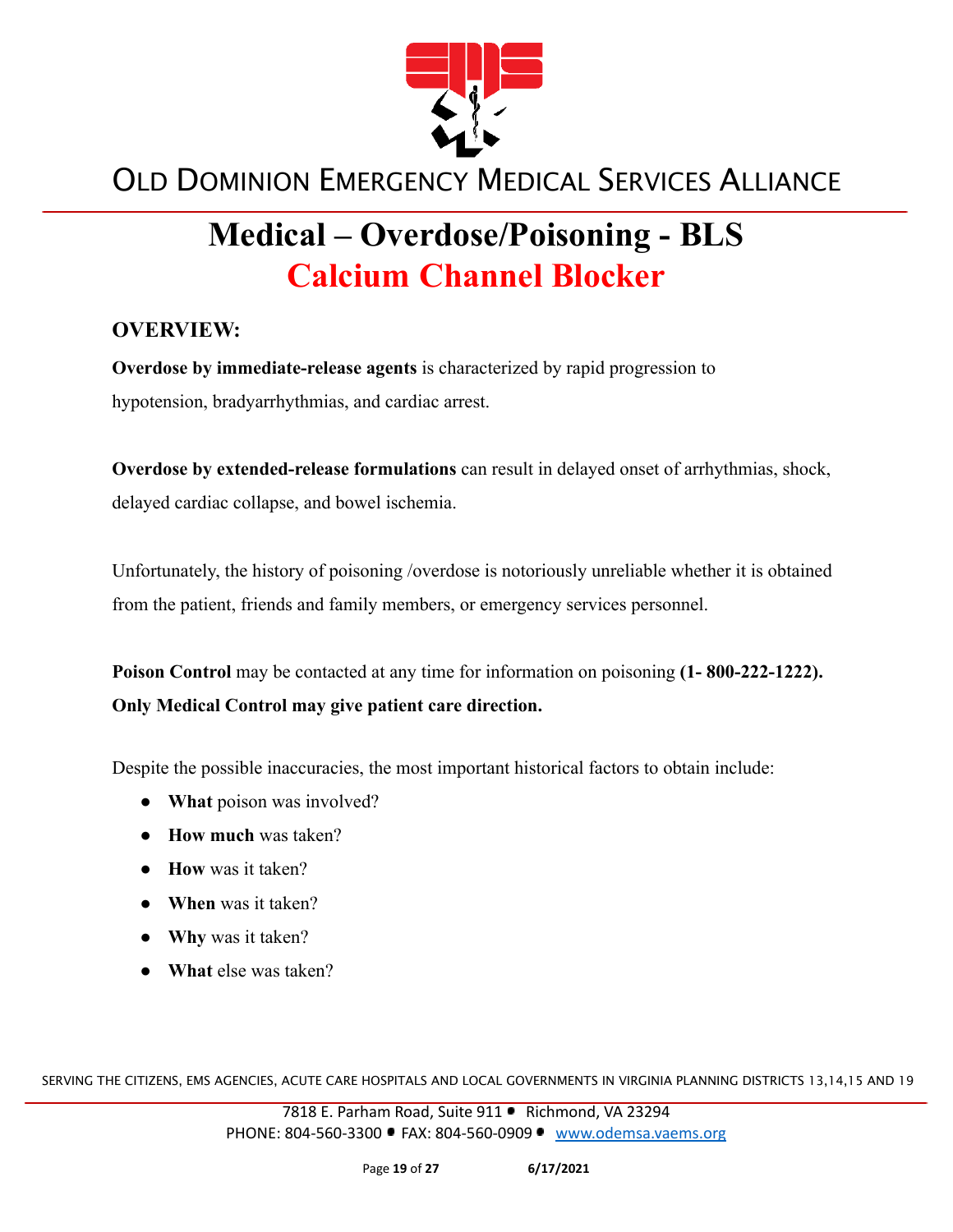

Student Can demonstrate the following competencies without prompting and can explain the clinical reasoning for each listed below:

- 1. Demonstrates proper assessment techniques / Physical skills.
	- a. Scene Survey
	- b. HPI Complete
	- c. Signs and Symptoms
	- d. SAMPLE
	- e. OPQRST
	- f. MOI NOI
	- g. Pulse Ox
	- h. Obtain 12 Lead EKG
	- i. Need for ALS.
	- j. Primary Assessment
		- i. XABCDE Format
	- k. Life Threat Bleeding
		- i. Assessment
		- ii. Correction
	- l. Airway
		- i. Assessment
		- ii. Correction
	- m. Breathing
		- i. Assessment
		- ii. Correction
	- n. Circulation
		- i. Assessment
		- ii. Correction
			- 1. Need for CPR.
	- o. Disability
		- i. Assessment
		- ii. Correction
	- p. Exposure

SERVING THE CITIZENS, EMS AGENCIES, ACUTE CARE HOSPITALS AND LOCAL GOVERNMENTS IN VIRGINIA PLANNING DISTRICTS 13,14,15 AND 19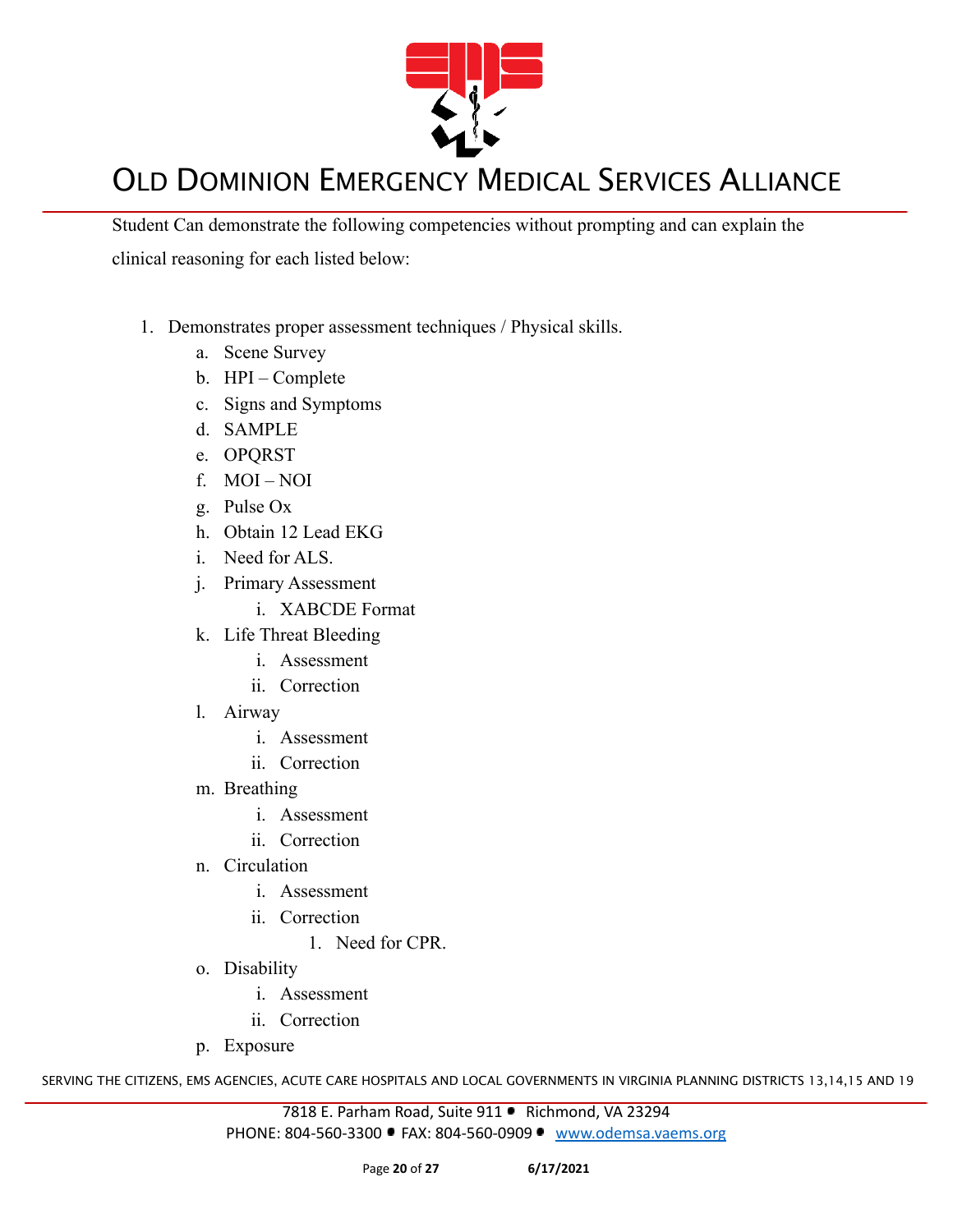

- i. Assessment
- ii. Correction
- 2. Demonstrates the following skills.
	- a. Proper Physical Exam
		- i. Head to toe format
		- ii. All major body parts/systems
		- iii. Vital Signs / Documentation
	- b. Frequently assess for shock
	- c. Pulse Ox Measurement
	- d. Oxygen/Ventilation based on Assessment.
	- e. Blood Glucose Level
		- i. If less than 60mg/dl
			- 1. Refer to the Hypoglycemia Protocol.
		- ii. If greater than 300 mg/dl
			- 1. Refer to the Hyperglycemia Protocol.
	- f. Obtain 12 Lead EKG
		- i. If Acute MI Noted
			- 1. ALS
	- g. If the patient is seizing
		- i. ALS
		- ii. Refer to Medical Care Seizure Protocol
	- h. Demonstrates the appropriate transport mode and destination.
	- i. Transport as soon as safe to do so to the proper destination.

The above is a very abbreviated summary of the Protocol.

For the complete Protocol, please review the appropriate Protocol as published by ODEMSA.

SERVING THE CITIZENS, EMS AGENCIES, ACUTE CARE HOSPITALS AND LOCAL GOVERNMENTS IN VIRGINIA PLANNING DISTRICTS 13,14,15 AND 19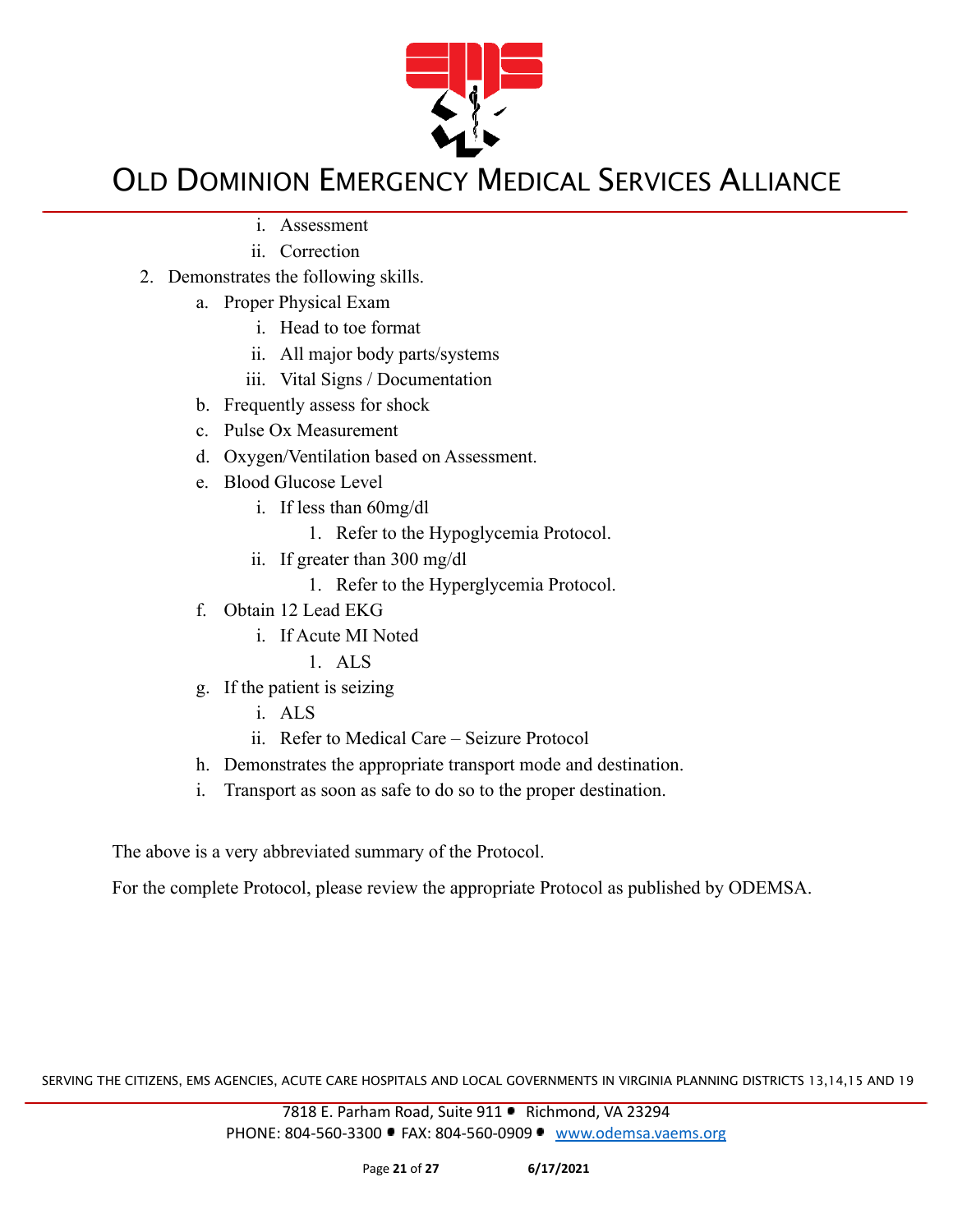

Student's and FTO's signatures below signify that the student has demonstrated sufficient working knowledge and can perform such competency and has had the opportunity to ask and has had all questions and answers provided to their level of comfort.

Competency – ODEMSA – Regional Protocols – **Medical – Overdose/Poisoning – BLS - Calcium Channel Blocker**

Student's Name and Signature – date below:

 $\Box$  Date Printed Name Signature FTO's Name and Signature – date below:  $\Box$  Date Printed Name Signature

SERVING THE CITIZENS, EMS AGENCIES, ACUTE CARE HOSPITALS AND LOCAL GOVERNMENTS IN VIRGINIA PLANNING DISTRICTS 13,14,15 AND 19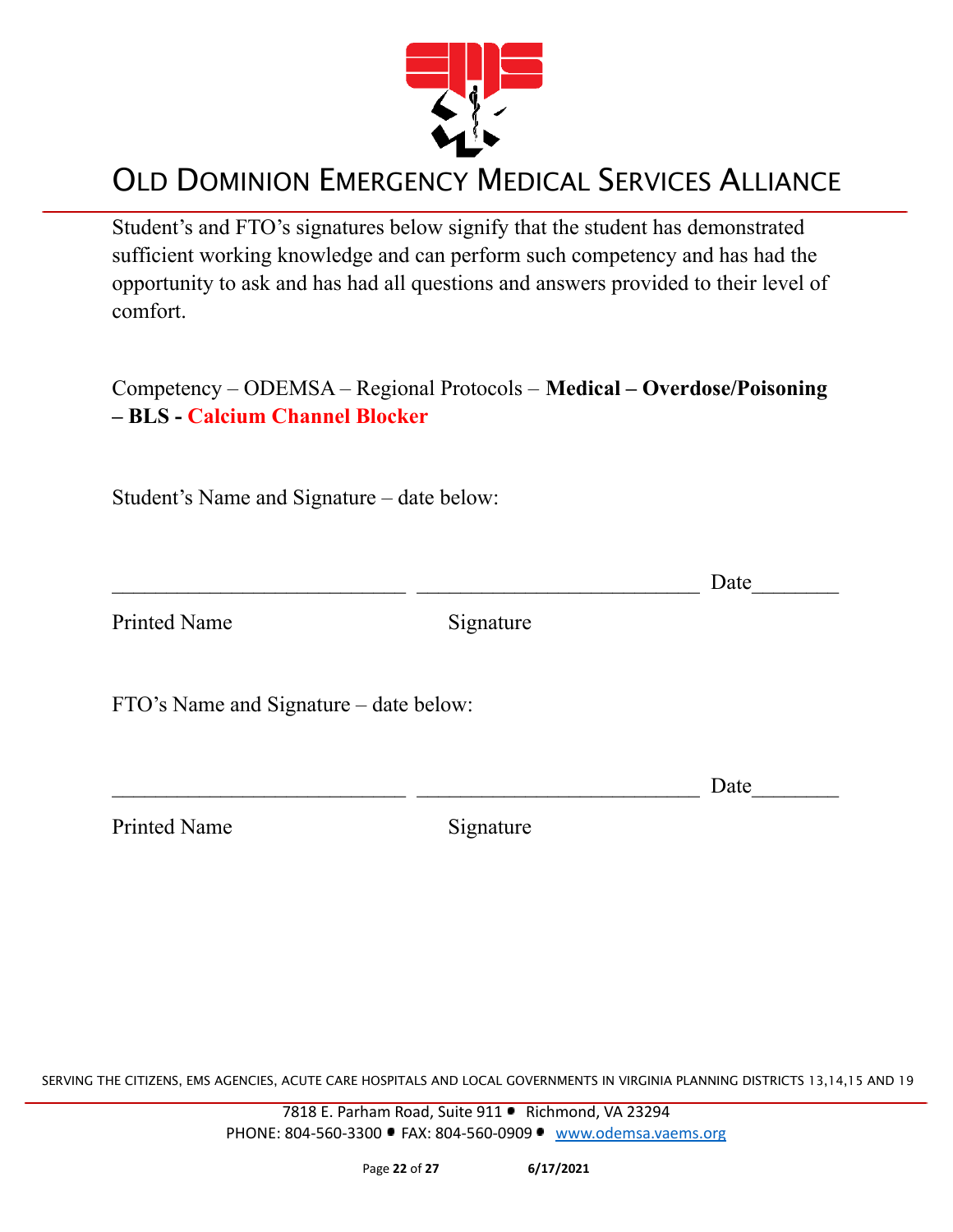

# **Medical – Overdose/Poisoning - BLS Beta Blocker**

#### **OVERVIEW:**

Beta blockers are a type of drug generally used to treat hypertension.

Although the specific ingredients vary among manufacturers, the main ingredient among them all is a beta-adrenergic blocking substance.

This substance blocks the effects of epinephrine on the body.

**Medical complications of beta-blocker overdose** include hypotension, bradycardia, heart failure, impaired atrioventricular conduction, bronchospasm, and occasionally, seizures.

Unfortunately, the history of poisoning /overdose is notoriously unreliable whether it is obtained from the patient, friends and family members, or emergency services personnel.

**Poison Control** may be contacted at any time for information on poisoning **(1- 800-222-1222). Only Medical Control may give patient care direction.**

Despite the possible inaccuracies, the most important historical factors to obtain include:

- **What** poison was involved?
- **How much** was taken?
- **How** was it taken?
- **When** was it taken?
- **● Why** was it taken?

SERVING THE CITIZENS, EMS AGENCIES, ACUTE CARE HOSPITALS AND LOCAL GOVERNMENTS IN VIRGINIA PLANNING DISTRICTS 13,14,15 AND 19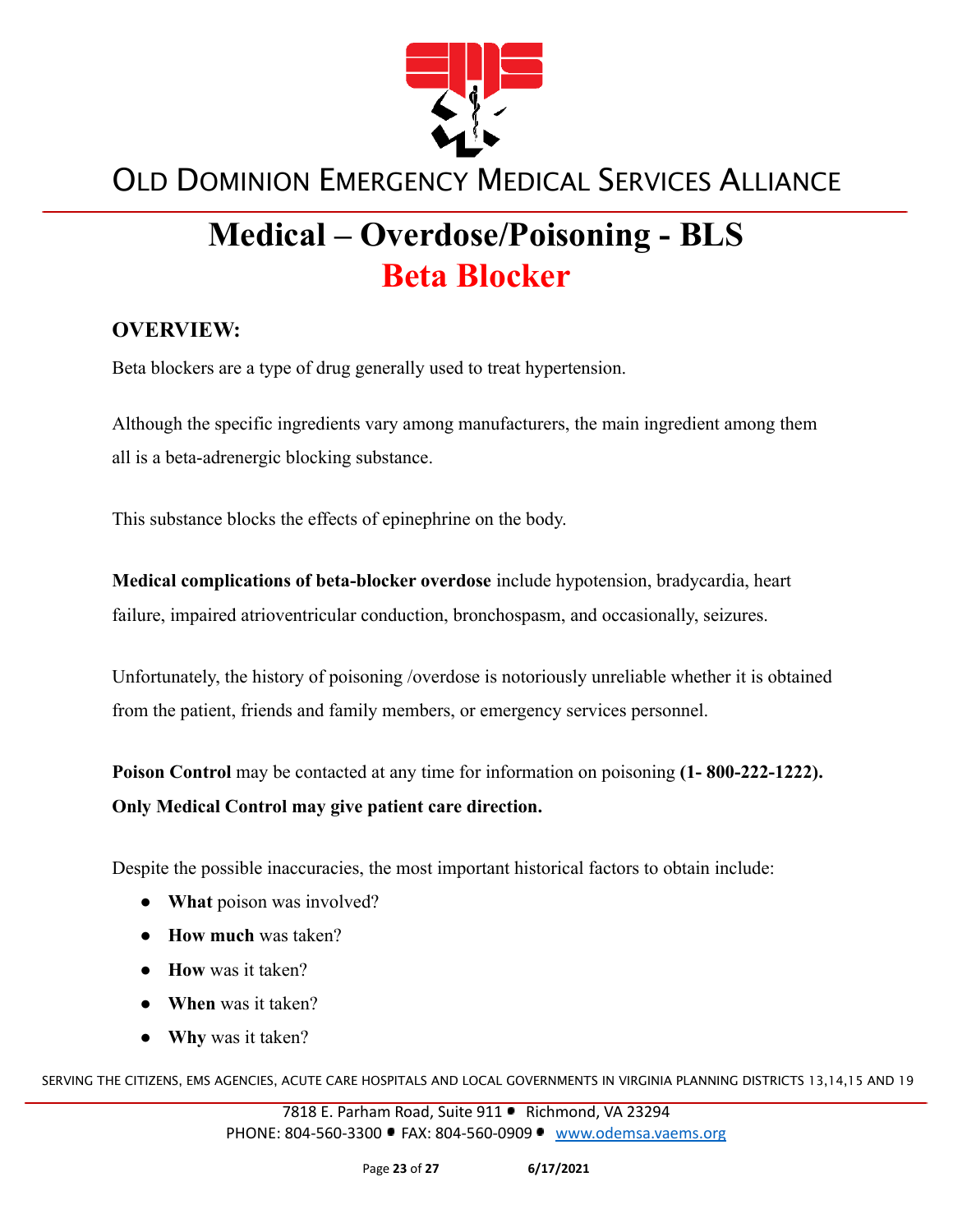

#### **● What** else was taken?

Student Can demonstrate the following competencies without prompting and can explain the clinical reasoning for each listed below:

- 1. Demonstrates proper assessment techniques / Physical skills.
	- a. Scene Survey
	- b. HPI Complete
	- c. Signs and Symptoms
	- d. SAMPLE
	- e. OPQRST
	- f. MOI NOI
	- g. Pulse Ox
	- h. Obtain 12 Lead EKG
	- i. Need for ALS.
	- j. Primary Assessment
		- i. XABCDE Format
	- k. Life Threat Bleeding
		- i. Assessment
		- ii. Correction
	- l. Airway
		- i. Assessment
		- ii. Correction
	- m. Breathing
		- i. Assessment
		- ii. Correction
	- n. Circulation
		- i. Assessment
		- ii. Correction
			- 1. Need for CPR.
	- o. Disability
		- i. Assessment
		- ii. Correction

SERVING THE CITIZENS, EMS AGENCIES, ACUTE CARE HOSPITALS AND LOCAL GOVERNMENTS IN VIRGINIA PLANNING DISTRICTS 13,14,15 AND 19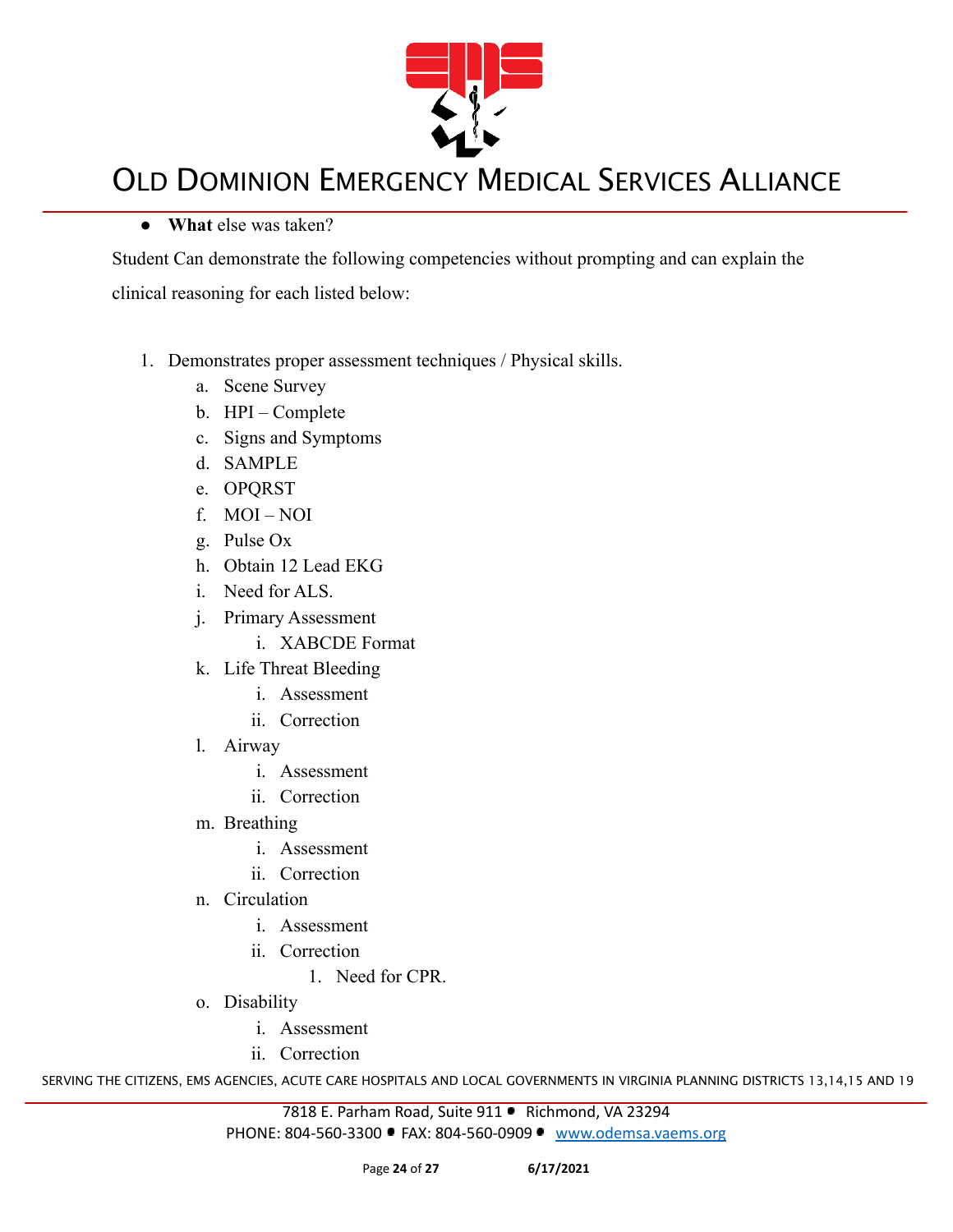

- p. Exposure
	- i. Assessment
	- ii. Correction
- 2. Demonstrates the following skills.
	- a. Proper Physical Exam
		- i. Head to toe format
		- ii. All major body parts/systems
		- iii. Vital Signs / Documentation
	- b. Frequently assess for shock
	- c. Pulse Ox Measurement
	- d. Oxygen/Ventilation based on Assessment.
	- e. Blood Glucose Level
		- i. If less than 60mg/dl
			- 1. Refer to the Hypoglycemia Protocol.
		- ii. If greater than 300 mg/dl
			- 1. Refer to the Hyperglycemia Protocol.
	- f. Obtain 12 Lead EKG
		- i. If Acute MI Noted
			- 1. ALS
	- g. If the patient is seizing
		- i. ALS
		- ii. Refer to Medical Care Seizure Protocol
	- h. Demonstrates the appropriate transport mode and destination.
	- i. Transport as soon as safe to do so to the proper destination.

The above is a very abbreviated summary of the Protocol.

For the complete Protocol, please review the appropriate Protocol as published by ODEMSA.

SERVING THE CITIZENS, EMS AGENCIES, ACUTE CARE HOSPITALS AND LOCAL GOVERNMENTS IN VIRGINIA PLANNING DISTRICTS 13,14,15 AND 19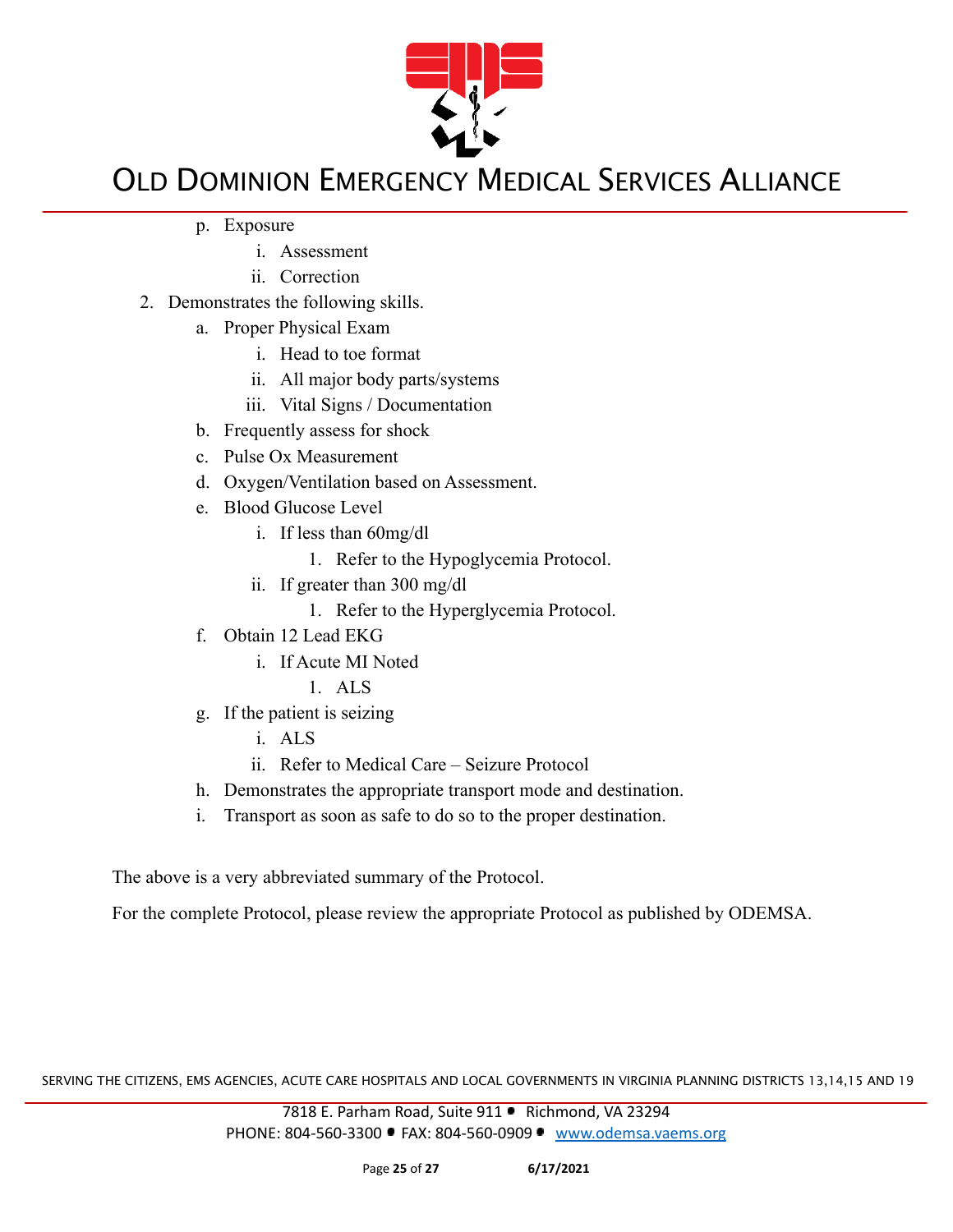

Student's and FTO's signatures below signify that the student has demonstrated sufficient working knowledge and can perform such competency and has had the opportunity to ask and has had all questions and answers provided to their level of comfort.

Competency – ODEMSA – Regional Protocols – **Medical – Overdose/Poisoning – BLS – Beta Blocker**

Student's Name and Signature – date below:

 $\Box$  Date Printed Name Signature

FTO's Name and Signature – date below:

Printed Name Signature

 $\Box$  Date

SERVING THE CITIZENS, EMS AGENCIES, ACUTE CARE HOSPITALS AND LOCAL GOVERNMENTS IN VIRGINIA PLANNING DISTRICTS 13,14,15 AND 19